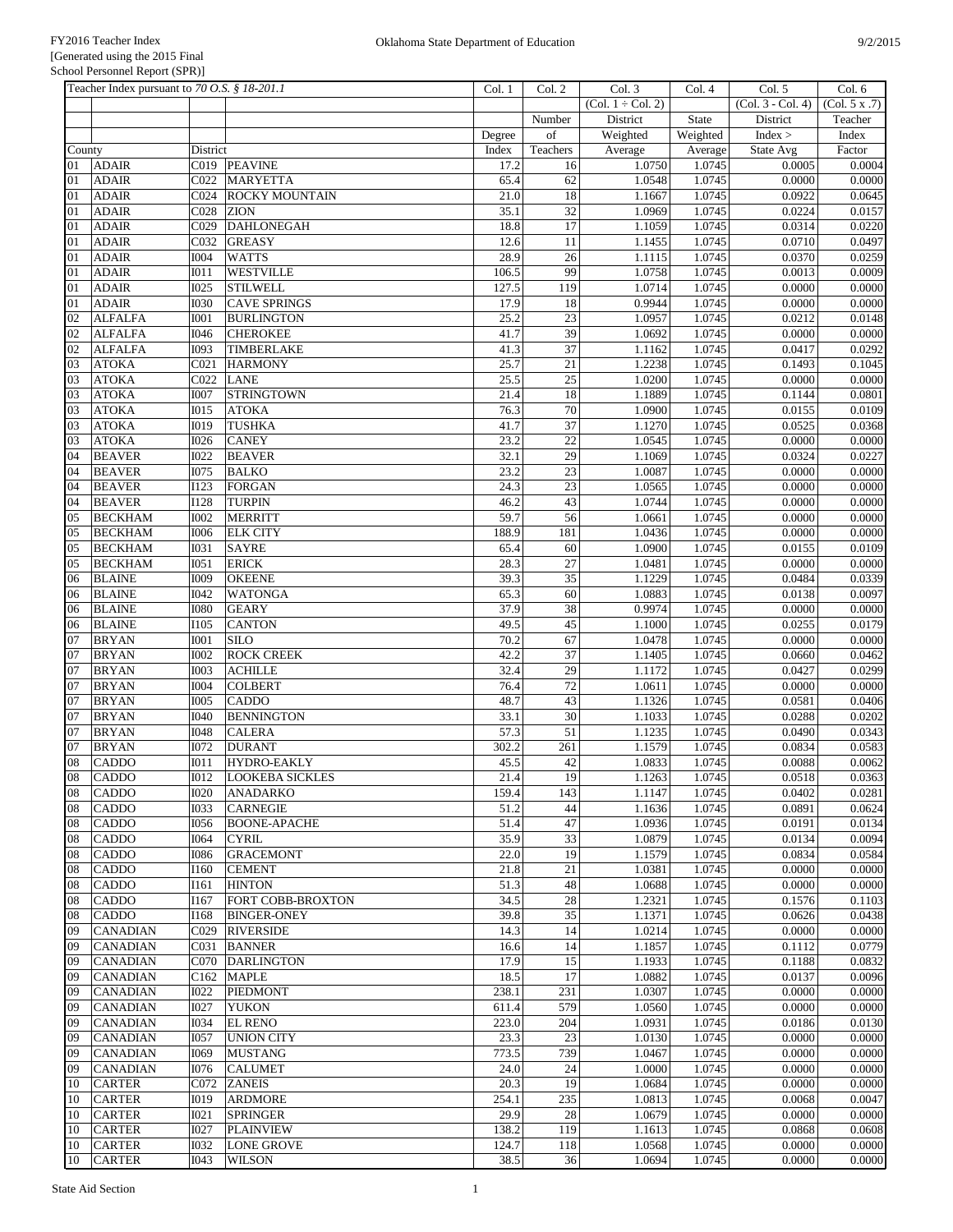|          | Teacher Index pursuant to 70 O.S. § 18-201.1 |                            |                                 | Col. 1           | Col. 2          | Col. 3              | Col.4            | Col. 5              | Col. 6           |
|----------|----------------------------------------------|----------------------------|---------------------------------|------------------|-----------------|---------------------|------------------|---------------------|------------------|
|          |                                              |                            |                                 |                  |                 | $(Col. 1 + Col. 2)$ |                  | $(Col. 3 - Col. 4)$ | (Col. 5 x .7)    |
|          |                                              |                            |                                 |                  | Number          | District            | State            | District            | Teacher          |
|          |                                              |                            |                                 | Degree           | of              | Weighted            | Weighted         | Index >             | Index            |
| County   |                                              | District                   |                                 | Index            | Teachers        | Average             | Average          | State Avg           | Factor           |
| 10       | <b>CARTER</b>                                | I055                       | <b>HEALDTON</b>                 | 44.5             | 39              | 1.1410              | 1.0745           | 0.0665              | 0.0466           |
| 10       | <b>CARTER</b>                                | <b>I074</b>                | <b>FOX</b>                      | 24.1             | $\overline{22}$ | 1.0955              | 1.0745           | 0.0210              | 0.0147           |
| 10<br>11 | <b>CARTER</b><br><b>CHEROKEE</b>             | <b>I077</b><br>C010        | <b>DICKSON</b><br><b>LOWREY</b> | 103.3<br>17.2    | 95<br>15        | 1.0874<br>1.1467    | 1.0745<br>1.0745 | 0.0129<br>0.0722    | 0.0090<br>0.0505 |
| 11       | <b>CHEROKEE</b>                              | CO14                       | <b>NORWOOD</b>                  | 20.6             | 18              | 1.1444              | 1.0745           | 0.0699              | 0.0490           |
| 11       | <b>CHEROKEE</b>                              | CO21                       | WOODALL                         | 45.7             | 38              | 1.2026              | 1.0745           | 0.1281              | 0.0897           |
| 11       | <b>CHEROKEE</b>                              | C <sub>026</sub>           | <b>SHADY GROVE</b>              | 20.7             | 17              | 1.2176              | 1.0745           | 0.1431              | 0.1002           |
| 11       | <b>CHEROKEE</b>                              | C031                       | <b>PEGGS</b>                    | 19.8             | 18              | 1.1000              | 1.0745           | 0.0255              | 0.0179           |
| 11       | <b>CHEROKEE</b>                              | C034                       | <b>GRAND VIEW</b>               | 61.1             | 58              | 1.0534              | 1.0745           | 0.0000              | 0.0000           |
| 11       | <b>CHEROKEE</b>                              | CO <sub>44</sub>           | <b>BRIGGS</b>                   | 47.0             | $\overline{38}$ | 1.2368              | 1.0745           | 0.1623              | 0.1136           |
| 11       | <b>CHEROKEE</b>                              | C066                       | <b>TENKILLER</b>                | 33.3             | 28              | 1.1893              | 1.0745           | 0.1148              | 0.0804           |
| 11       | <b>CHEROKEE</b>                              | <b>I006</b>                | <b>KEYS</b>                     | 75.5             | 72              | 1.0486              | 1.0745           | 0.0000              | 0.0000           |
| 11       | <b>CHEROKEE</b>                              | <b>I016</b>                | <b>HULBERT</b>                  | 54.3             | 50              | 1.0860              | 1.0745           | 0.0115              | 0.0081           |
| 11       | <b>CHEROKEE</b>                              | $\overline{1035}$          | <b>TAHLEQUAH</b>                | 304.5            | 283             | 1.0760              | 1.0745           | 0.0015              | 0.0010           |
| 11       | <b>CHEROKEE</b>                              | T001                       | CHEROKEE IMMERSION CHARTER SCH  | 15.9             | 14              | 1.1357              | 1.0745           | 0.0612              | 0.0429           |
| 12       | <b>CHOCTAW</b>                               | C003                       | <b>GRANT</b>                    | 13.5             | 13              | 1.0385              | 1.0745           | 0.0000              | 0.0000           |
| 12       | <b>CHOCTAW</b>                               | CO <sub>21</sub>           | <b>SWINK</b>                    | 14.4             | 13              | 1.1077              | 1.0745           | 0.0332              | 0.0232           |
| 12       | <b>CHOCTAW</b>                               | <b>IOO1</b>                | <b>BOSWELL</b>                  | 33.3             | 30              | 1.1100              | 1.0745           | 0.0355              | 0.0249           |
| 12       | <b>CHOCTAW</b>                               | <b>I002</b>                | <b>FORT TOWSON</b>              | 39.0             | 38              | 1.0263              | 1.0745           | 0.0000              | 0.0000           |
| 12       | <b>CHOCTAW</b>                               | <b>I004</b>                | <b>SOPER</b>                    | 35.1             | 33              | 1.0636              | 1.0745           | 0.0000              | 0.0000           |
| 12       | <b>CHOCTAW</b>                               | I039                       | <b>HUGO</b>                     | 94.1             | 89              | 1.0573              | 1.0745           | 0.0000              | 0.0000           |
| 13       | <b>CIMARRON</b>                              | <b>I002</b>                | <b>BOISE CITY</b>               | 26.4             | 25              | 1.0560              | 1.0745           | 0.0000              | 0.0000           |
| 13       | <b>CIMARRON</b>                              | <b>I010</b>                | <b>FELT</b>                     | 14.1             | 13              | 1.0846              | 1.0745           | 0.0101              | 0.0071           |
| 13       | <b>CIMARRON</b>                              | I011                       | <b>KEYES</b>                    | 12.9             | 12              | 1.0750              | 1.0745           | 0.0005              | 0.0004           |
| 14       | <b>CLEVELAND</b>                             | C016                       | <b>ROBIN HILL</b>               | 20.2             | 19              | 1.0632              | 1.0745           | 0.0000              | 0.0000           |
| 14       | <b>CLEVELAND</b>                             | <b>I002</b><br>I029        | <b>MOORE</b><br><b>NORMAN</b>   | 1,718.7          | 1,589           | 1.0816<br>1.0583    | 1.0745<br>1.0745 | 0.0071<br>0.0000    | 0.0050<br>0.0000 |
| 14<br>14 | <b>CLEVELAND</b><br><b>CLEVELAND</b>         | I040                       | <b>NOBLE</b>                    | 1,280.5<br>226.0 | 1,210<br>198    | 1.1414              | 1.0745           | 0.0669              | 0.0468           |
| 14       | <b>CLEVELAND</b>                             | <b>I057</b>                | <b>LEXINGTON</b>                | 90.3             | 85              | 1.0624              | 1.0745           | 0.0000              | 0.0000           |
| 14       | <b>CLEVELAND</b>                             | <b>I070</b>                | <b>LITTLE AXE</b>               | 97.6             | 91              | 1.0725              | 1.0745           | 0.0000              | 0.0000           |
| 15       | <b>COAL</b>                                  | COO4                       | <b>COTTONWOOD</b>               | 27.4             | $\overline{25}$ | 1.0960              | 1.0745           | 0.0215              | 0.0151           |
| 15       | <b>COAL</b>                                  | <b>I001</b>                | <b>COALGATE</b>                 | 85.0             | 73              | 1.1644              | 1.0745           | 0.0899              | 0.0629           |
| 15       | <b>COAL</b>                                  | <b>I002</b>                | <b>TUPELO</b>                   | 29.0             | $\overline{24}$ | 1.2083              | 1.0745           | 0.1338              | 0.0937           |
| 16       | <b>COMANCHE</b>                              | C048                       | <b>FLOWER MOUND</b>             | 21.0             | 20              | 1.0500              | 1.0745           | 0.0000              | 0.0000           |
| 16       | <b>COMANCHE</b>                              | C049                       | <b>BISHOP</b>                   | 34.3             | 33              | 1.0394              | 1.0745           | 0.0000              | 0.0000           |
| 16       | <b>COMANCHE</b>                              | <b>IOO1</b>                | <b>CACHE</b>                    | 157.0            | 144             | 1.0903              | 1.0745           | 0.0158              | 0.0110           |
| 16       | <b>COMANCHE</b>                              | <b>I002</b>                | <b>INDIAHOMA</b>                | 26.1             | 23              | 1.1348              | 1.0745           | 0.0603              | 0.0422           |
| 16       | <b>COMANCHE</b>                              | <b>I003</b>                | <b>STERLING</b>                 | 35.3             | 30              | 1.1767              | 1.0745           | 0.1022              | 0.0715           |
| 16       | <b>COMANCHE</b>                              | <b>I004</b>                | <b>GERONIMO</b>                 | 29.2             | 29              | 1.0069              | 1.0745           | 0.0000              | 0.0000           |
| 16       | <b>COMANCHE</b>                              | <b>IOO8</b>                | <b>LAWTON</b>                   | 1,322.6          | 1,208           | 1.0949              | 1.0745           | 0.0204              | 0.0143           |
| 16       | <b>COMANCHE</b>                              | <b>I009</b>                | <b>FLETCHER</b>                 | 41.4             | 38              | 1.0895              | 1.0745           | 0.0150              | 0.0105           |
| 16       | <b>COMANCHE</b>                              | I016                       | <b>ELGIN</b>                    | 150.9            | 142             | 1.0627              | 1.0745           | 0.0000              | 0.0000           |
| 16       | <b>COMANCHE</b>                              | I132                       | <b>CHATTANOOGA</b>              | 32.1             | 28              | 1.1464              | 1.0745           | 0.0719              | 0.0504           |
| 17       | <b>COTTON</b>                                | <b>IOO1</b>                | <b>WALTERS</b>                  | 61.7             | 56              | 1.1018              | 1.0745           | 0.0273              | 0.0191           |
| 17       | <b>COTTON</b>                                | <b>I101</b>                | <b>TEMPLE</b>                   | 16.1             | 16              | 1.0063              | 1.0745           | 0.0000              | 0.0000           |
| 17       | <b>COTTON</b>                                | <b>I333</b>                | <b>BIG PASTURE</b>              | 22.3             | $20\,$          | 1.1150              | 1.0745           | 0.0405              | 0.0284           |
| 18       | <b>CRAIG</b>                                 | C001                       | <b>WHITE OAK</b>                | 6.9              | $\overline{7}$  | 0.9857              | 1.0745           | 0.0000              | 0.0000           |
| 18<br>18 | <b>CRAIG</b><br><b>CRAIG</b>                 | <b>I006</b><br><b>IO17</b> | <b>KETCHUM</b><br><b>WELCH</b>  | 63.4<br>37.7     | 56<br>34        | 1.1321<br>1.1088    | 1.0745<br>1.0745 | 0.0576<br>0.0343    | 0.0403<br>0.0240 |
| 18       | <b>CRAIG</b>                                 | <b>I020</b>                | <b>BLUEJACKET</b>               | 23.7             | 21              | 1.1286              | 1.0745           | 0.0541              | 0.0379           |
| 18       | <b>CRAIG</b>                                 | <b>I065</b>                | <b>VINITA</b>                   | 142.3            | 128             | 1.1117              | 1.0745           | 0.0372              | 0.0261           |
| 19       | <b>CREEK</b>                                 | C008                       | <b>LONE STAR</b>                | 67.2             | 62              | 1.0839              | 1.0745           | 0.0094              | 0.0066           |
| 19       | <b>CREEK</b>                                 | C012                       | <b>GYPSY</b>                    | 11.9             | 11              | 1.0818              | 1.0745           | 0.0073              | 0.0051           |
| 19       | <b>CREEK</b>                                 | C034                       | <b>PRETTY WATER</b>             | 20.4             | $17\,$          | 1.2000              | 1.0745           | 0.1255              | 0.0879           |
| 19       | <b>CREEK</b>                                 | C035                       | <b>ALLEN-BOWDEN</b>             | 28.8             | $30\,$          | 0.9600              | 1.0745           | 0.0000              | 0.0000           |
| 19       | <b>CREEK</b>                                 | <b>IOO2</b>                | <b>BRISTOW</b>                  | 160.3            | 143             | 1.1210              | 1.0745           | 0.0465              | 0.0325           |
| 19       | <b>CREEK</b>                                 | <b>IOO3</b>                | <b>MANNFORD</b>                 | 135.4            | 125             | 1.0832              | 1.0745           | 0.0087              | 0.0061           |
| 19       | <b>CREEK</b>                                 | <b>I005</b>                | <b>MOUNDS</b>                   | 52.3             | 49              | 1.0673              | 1.0745           | 0.0000              | 0.0000           |
| 19       | <b>CREEK</b>                                 | <b>IO17</b>                | <b>OLIVE</b>                    | 36.1             | 32              | 1.1281              | 1.0745           | 0.0536              | 0.0375           |
| 19       | <b>CREEK</b>                                 | <b>IO18</b>                | <b>KIEFER</b>                   | 54.1             | 51              | 1.0608              | 1.0745           | 0.0000              | 0.0000           |
| 19       | <b>CREEK</b>                                 | <b>I020</b>                | <b>OILTON</b>                   | 26.1             | 26              | 1.0038              | 1.0745           | 0.0000              | 0.0000           |
| 19       | <b>CREEK</b>                                 | I021                       | <b>DEPEW</b>                    | 30.3             | $27\,$          | 1.1222              | 1.0745           | 0.0477              | 0.0334           |
| 19       | <b>CREEK</b>                                 | <b>I031</b>                | <b>KELLYVILLE</b>               | 99.3             | 89              | 1.1157              | 1.0745           | 0.0412              | 0.0289           |
| 19       | <b>CREEK</b>                                 | <b>I033</b>                | <b>SAPULPA</b>                  | 334.3            | 313             | 1.0681              | 1.0745           | 0.0000              | 0.0000           |
| 19       | <b>CREEK</b>                                 | <b>I039</b>                | <b>DRUMRIGHT</b>                | 54.6             | 50              | 1.0920              | 1.0745           | 0.0175              | 0.0123           |
| 20       | <b>CUSTER</b>                                | <b>I005</b>                | <b>ARAPAHO-BUTLER</b>           | 43.3             | 37              | 1.1703              | 1.0745           | 0.0958              | 0.0670           |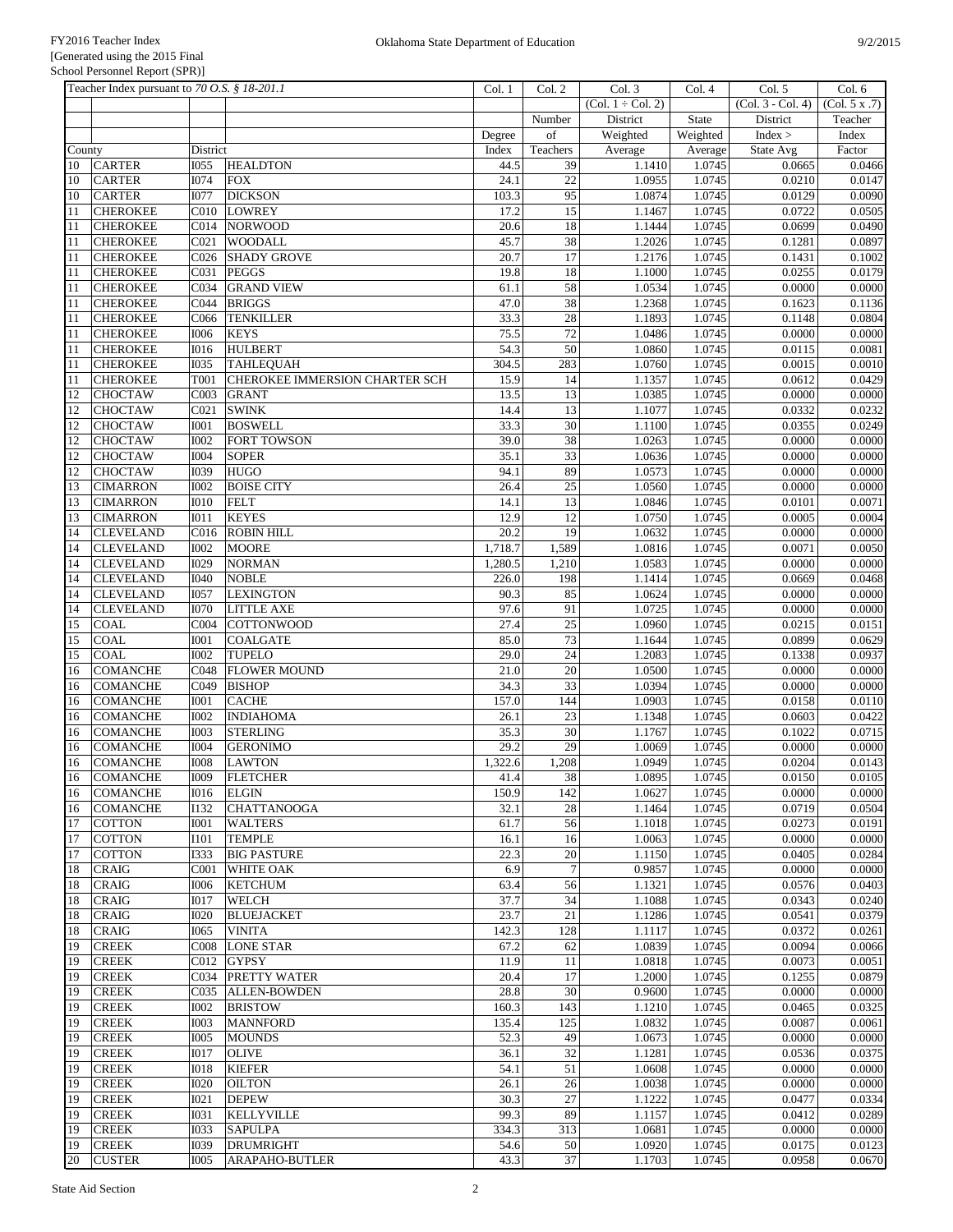| Teacher Index pursuant to 70 O.S. § 18-201.1 |                                 |                            |                                    | Col. 1 | Col. 2          | Col. 3                         | Col.4    | Col. 5            | Col. 6        |
|----------------------------------------------|---------------------------------|----------------------------|------------------------------------|--------|-----------------|--------------------------------|----------|-------------------|---------------|
|                                              |                                 |                            |                                    |        |                 | $\overline{(Col. 1 + Col. 2)}$ |          | (Col. 3 - Col. 4) | (Col. 5 x .7) |
|                                              |                                 |                            |                                    |        | Number          | District                       | State    | District          | Teacher       |
|                                              |                                 |                            |                                    | Degree | of              | Weighted                       | Weighted | Index >           | Index         |
| County                                       |                                 | District                   |                                    | Index  | Teachers        | Average                        | Average  | State Avg         | Factor        |
| 20                                           | <b>CUSTER</b>                   | <b>I007</b>                | THOMAS-FAY-CUSTER UNIFIED DIST     | 52.0   | 44              | 1.1818                         | 1.0745   | 0.1073            | 0.0751        |
| 20                                           | <b>CUSTER</b>                   | <b>I026</b>                | WEATHERFORD                        | 183.9  | 163             | 1.1282                         | 1.0745   | 0.0537            | 0.0376        |
| 20                                           | <b>CUSTER</b>                   | I099                       | <b>CLINTON</b>                     | 198.6  | 179             | 1.1095                         | 1.0745   | 0.0350            | 0.0245        |
| 21                                           | <b>DELAWARE</b>                 | C006                       | <b>CLEORA</b>                      | 18.0   | 15              | 1.2000                         | 1.0745   | 0.1255            | 0.0879        |
| 21                                           | <b>DELAWARE</b>                 | CO14                       | <b>LEACH</b>                       | 14.7   | 14              | 1.0500                         | 1.0745   | 0.0000            | 0.0000        |
| 21                                           | <b>DELAWARE</b>                 | C030                       | <b>KENWOOD</b>                     | 13.0   | 12              | 1.0833                         | 1.0745   | 0.0088            | 0.0062        |
| 21                                           | <b>DELAWARE</b>                 | C034                       | <b>MOSELEY</b>                     | 22.1   | $\overline{20}$ | 1.1050                         | 1.0745   | 0.0305            | 0.0214        |
| 21                                           | <b>DELAWARE</b>                 | <b>I001</b>                | <b>JAY</b>                         | 156.3  | 148             | 1.0561                         | 1.0745   | 0.0000            | 0.0000        |
| 21                                           | <b>DELAWARE</b>                 | <b>I002</b>                | <b>GROVE</b>                       | 208.1  | 189             | 1.1011                         | 1.0745   | 0.0266            | 0.0186        |
| 21                                           | <b>DELAWARE</b>                 | <b>I003</b>                | <b>KANSAS</b>                      | 86.5   | 80              | 1.0813                         | 1.0745   | 0.0068            | 0.0047        |
| 21                                           | <b>DELAWARE</b>                 | I004                       | <b>COLCORD</b>                     | 56.5   | 51              | 1.1078                         | 1.0745   | 0.0333            | 0.0233        |
|                                              |                                 |                            |                                    |        | 25              |                                |          |                   |               |
| 21                                           | <b>DELAWARE</b><br><b>DEWEY</b> | <b>I005</b><br><b>I005</b> | <b>OAKS-MISSION</b><br><b>VICI</b> | 27.3   | $\overline{34}$ | 1.0920<br>1.0265               | 1.0745   | 0.0175<br>0.0000  | 0.0123        |
| 22                                           |                                 |                            |                                    | 34.9   |                 |                                | 1.0745   |                   | 0.0000        |
| $\overline{22}$                              | <b>DEWEY</b>                    | <b>I008</b>                | <b>SEILING</b>                     | 52.9   | 45              | 1.1756                         | 1.0745   | 0.1011            | 0.0707        |
| $\overline{22}$                              | <b>DEWEY</b>                    | <b>I010</b>                | <b>TALOGA</b>                      | 16.5   | 16              | 1.0313                         | 1.0745   | 0.0000            | 0.0000        |
| 23                                           | <b>ELLIS</b>                    | <b>IOO2</b>                | FARGO                              | 27.0   | $\overline{25}$ | 1.0800                         | 1.0745   | 0.0055            | 0.0039        |
| 23                                           | <b>ELLIS</b>                    | <b>I003</b>                | <b>ARNETT</b>                      | 25.1   | 23              | 1.0913                         | 1.0745   | 0.0168            | 0.0118        |
| 23                                           | <b>ELLIS</b>                    | <b>I039</b>                | <b>GAGE</b>                        | 17.2   | 17              | 1.0118                         | 1.0745   | 0.0000            | 0.0000        |
| 23                                           | <b>ELLIS</b>                    | <b>I042</b>                | <b>SHATTUCK</b>                    | 42.5   | 39              | 1.0897                         | 1.0745   | 0.0152            | 0.0107        |
| 24                                           | <b>GARFIELD</b>                 | <b>I001</b>                | <b>WAUKOMIS</b>                    | 31.2   | 30              | 1.0400                         | 1.0745   | 0.0000            | 0.0000        |
| $\overline{24}$                              | <b>GARFIELD</b>                 | $\overline{1018}$          | <b>KREMLIN-HILLSDALE</b>           | 26.4   | $\overline{24}$ | 1.1000                         | 1.0745   | 0.0255            | 0.0179        |
| 24                                           | <b>GARFIELD</b>                 | I042                       | <b>CHISHOLM</b>                    | 83.1   | 77              | 1.0792                         | 1.0745   | 0.0047            | 0.0033        |
| 24                                           | <b>GARFIELD</b>                 | <b>I047</b>                | <b>GARBER</b>                      | 33.6   | 30              | 1.1200                         | 1.0745   | 0.0455            | 0.0319        |
| 24                                           | <b>GARFIELD</b>                 | <b>I056</b>                | PIONEER-PLEASANT VALE              | 53.6   | 46              | 1.1652                         | 1.0745   | 0.0907            | 0.0635        |
| 24                                           | <b>GARFIELD</b>                 | <b>I057</b>                | <b>ENID</b>                        | 651.3  | 621             | 1.0488                         | 1.0745   | 0.0000            | 0.0000        |
| 24                                           | <b>GARFIELD</b>                 | <b>I085</b>                | <b>DRUMMOND</b>                    | 31.3   | $27\,$          | 1.1593                         | 1.0745   | 0.0848            | 0.0593        |
| 24                                           | <b>GARFIELD</b>                 | <b>I094</b>                | COVINGTON-DOUGLAS                  | 29.0   | $\overline{27}$ | 1.0741                         | 1.0745   | 0.0000            | 0.0000        |
| 25                                           | <b>GARVIN</b>                   | C <sub>016</sub>           | <b>WHITEBEAD</b>                   | 35.4   | 32              | 1.1063                         | 1.0745   | 0.0318            | 0.0222        |
| $\overline{25}$                              | <b>GARVIN</b>                   | I002                       | <b>STRATFORD</b>                   | 62.3   | 55              | 1.1327                         | 1.0745   | 0.0582            | 0.0408        |
| 25                                           | <b>GARVIN</b>                   | <b>I005</b>                | <b>PAOLI</b>                       | 27.3   | $\overline{24}$ | 1.1375                         | 1.0745   | 0.0630            | 0.0441        |
|                                              |                                 |                            |                                    | 29.7   |                 |                                |          |                   |               |
| $\overline{25}$                              | <b>GARVIN</b>                   | <b>I007</b>                | <b>MAYSVILLE</b>                   |        | 26<br>95        | 1.1423                         | 1.0745   | 0.0678            | 0.0475        |
| 25                                           | <b>GARVIN</b>                   | <b>I009</b>                | <b>LINDSAY</b>                     | 103.2  |                 | 1.0863                         | 1.0745   | 0.0118            | 0.0083        |
| 25                                           | <b>GARVIN</b>                   | <b>IO18</b>                | <b>PAULS VALLEY</b>                | 117.1  | 106             | 1.1047                         | 1.0745   | 0.0302            | 0.0212        |
| $\overline{25}$                              | <b>GARVIN</b>                   | <b>I038</b>                | WYNNEWOOD                          | 63.3   | 58              | 1.0914                         | 1.0745   | 0.0169            | 0.0118        |
| 25                                           | <b>GARVIN</b>                   | <b>I072</b>                | <b>ELMORE CITY-PERNELL</b>         | 42.7   | 38              | 1.1237                         | 1.0745   | 0.0492            | 0.0344        |
| 26                                           | <b>GRADY</b>                    | C037                       | <b>FRIEND</b>                      | 19.3   | 18              | 1.0722                         | 1.0745   | 0.0000            | 0.0000        |
| 26                                           | <b>GRADY</b>                    | C096                       | <b>MIDDLEBERG</b>                  | 16.4   | 15              | 1.0933                         | 1.0745   | 0.0188            | 0.0132        |
| 26                                           | <b>GRADY</b>                    | C131                       | <b>PIONEER</b>                     | 26.5   | 25              | 1.0600                         | 1.0745   | 0.0000            | 0.0000        |
| 26                                           | <b>GRADY</b>                    | <b>I001</b>                | <b>CHICKASHA</b>                   | 211.7  | 190             | 1.1142                         | 1.0745   | 0.0397            | 0.0278        |
| 26                                           | <b>GRADY</b>                    | <b>I002</b>                | <b>MINCO</b>                       | 49.1   | 43              | 1.1419                         | 1.0745   | 0.0674            | 0.0472        |
| 26                                           | <b>GRADY</b>                    | I051                       | NINNEKAH                           | 42.1   | 39              | 1.0795                         | 1.0745   | 0.0050            | 0.0035        |
| 26                                           | <b>GRADY</b>                    | I056                       | <b>ALEX</b>                        | 24.6   | 24              | 1.0250                         | 1.0745   | 0.0000            | 0.0000        |
| 26                                           | <b>GRADY</b>                    | <b>I068</b>                | <b>RUSH SPRINGS</b>                | 56.4   | 50              | 1.1280                         | 1.0745   | 0.0535            | 0.0375        |
| 26                                           | <b>GRADY</b>                    | <b>I095</b>                | <b>BRIDGE CREEK</b>                | 113.2  | 107             | 1.0579                         | 1.0745   | 0.0000            | 0.0000        |
| 26                                           | <b>GRADY</b>                    | <b>I097</b>                | <b>TUTTLE</b>                      | 147.6  | 133             | 1.1098                         | 1.0745   | 0.0353            | 0.0247        |
| 26                                           | <b>GRADY</b>                    | I099                       | <b>VERDEN</b>                      | 25.3   | 23              | 1.1000                         | 1.0745   | 0.0255            | 0.0179        |
| 26                                           | <b>GRADY</b>                    | I128                       | AMBER-POCASSET                     | 40.3   | 38              | 1.0605                         | 1.0745   | 0.0000            | 0.0000        |
| 27                                           | <b>GRANT</b>                    | <b>I054</b>                | <b>MEDFORD</b>                     | 32.5   | 33              | 0.9848                         | 1.0745   | 0.0000            | 0.0000        |
| 27                                           | <b>GRANT</b>                    | <b>I090</b>                | <b>POND CREEK-HUNTER</b>           | 42.8   | 38              | 1.1263                         | 1.0745   | 0.0518            | 0.0363        |
| 27                                           | <b>GRANT</b>                    | <b>I095</b>                | <b>DEER CREEK-LAMONT</b>           | 28.1   | 24              | 1.1708                         | 1.0745   | 0.0963            | 0.0674        |
| 28                                           | <b>GREER</b>                    | <b>I001</b>                | <b>MANGUM</b>                      | 67.6   | 61              | 1.1082                         | 1.0745   | 0.0337            | 0.0236        |
| 28                                           | <b>GREER</b>                    | <b>IOO3</b>                | <b>GRANITE</b>                     | 33.1   | 29              | 1.1414                         | 1.0745   | 0.0669            | 0.0468        |
| 29                                           | <b>HARMON</b>                   | <b>I066</b>                | <b>HOLLIS</b>                      | 52.6   | 48              | 1.0958                         | 1.0745   | 0.0213            | 0.0149        |
|                                              |                                 |                            |                                    |        |                 |                                |          |                   |               |
| 30                                           | <b>HARPER</b>                   | <b>I001</b>                | <b>LAVERNE</b>                     | 44.6   | 41              | 1.0878                         | 1.0745   | 0.0133            | 0.0093        |
| 30                                           | <b>HARPER</b>                   | <b>I004</b>                | <b>BUFFALO</b>                     | 36.0   | 33              | 1.0909                         | 1.0745   | 0.0164            | 0.0115        |
| 31                                           | <b>HASKELL</b>                  | C010                       | <b>WHITEFIELD</b>                  | 11.4   | 11              | 1.0364                         | 1.0745   | 0.0000            | 0.0000        |
| 31                                           | <b>HASKELL</b>                  | <b>IO13</b>                | <b>KINTA</b>                       | 19.3   | 19              | 1.0158                         | 1.0745   | 0.0000            | 0.0000        |
| 31                                           | <b>HASKELL</b>                  | <b>I020</b>                | <b>STIGLER</b>                     | 113.8  | 102             | 1.1157                         | 1.0745   | 0.0412            | 0.0288        |
| 31                                           | <b>HASKELL</b>                  | <b>I037</b>                | <b>MCCURTAIN</b>                   | 25.5   | 21              | 1.2143                         | 1.0745   | 0.1398            | 0.0979        |
| 31                                           | <b>HASKELL</b>                  | I043                       | <b>KEOTA</b>                       | 43.3   | 42              | 1.0310                         | 1.0745   | 0.0000            | 0.0000        |
| 32                                           | <b>HUGHES</b>                   | <b>I001</b>                | <b>MOSS</b>                        | 25.5   | 22              | 1.1591                         | 1.0745   | 0.0846            | 0.0592        |
| 32                                           | <b>HUGHES</b>                   | <b>IOO5</b>                | <b>WETUMKA</b>                     | 46.7   | 43              | 1.0860                         | 1.0745   | 0.0115            | 0.0081        |
| 32                                           | <b>HUGHES</b>                   | I035                       | <b>HOLDENVILLE</b>                 | 93.5   | 86              | 1.0872                         | 1.0745   | 0.0127            | 0.0089        |
| 32                                           | <b>HUGHES</b>                   | I048                       | <b>CALVIN</b>                      | 25.5   | 24              | 1.0625                         | 1.0745   | 0.0000            | 0.0000        |
| 32                                           | <b>HUGHES</b>                   | <b>I054</b>                | <b>STUART</b>                      | 26.9   | $23\,$          | 1.1696                         | 1.0745   | 0.0951            | 0.0665        |
| 33                                           | <b>JACKSON</b>                  | <b>IOO1</b>                | <b>NAVAJO</b>                      | 45.2   | 42              | 1.0762                         | 1.0745   | 0.0017            | 0.0012        |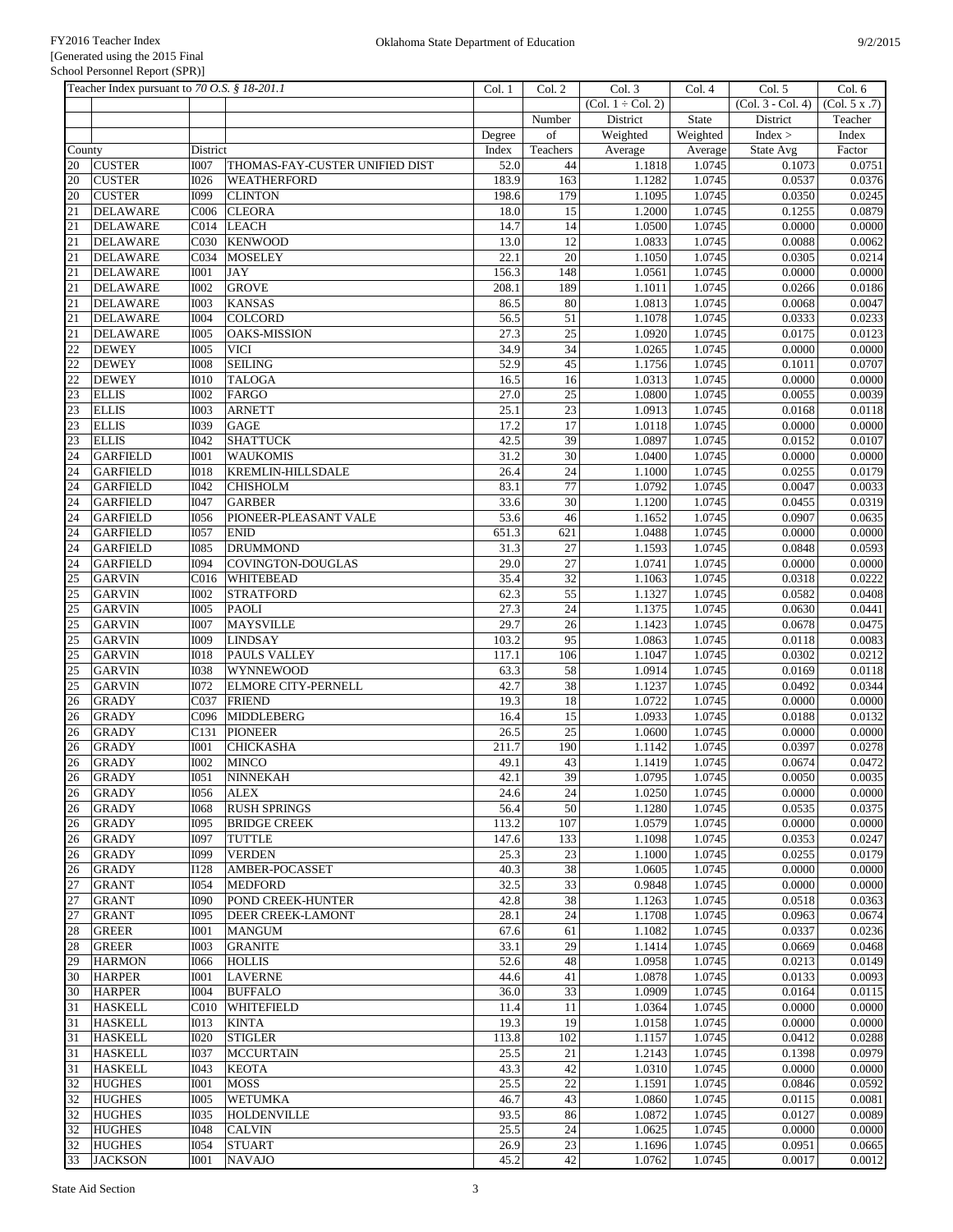|          | Teacher Index pursuant to 70 O.S. § 18-201.1 |                            |                                     | Col. 1        | Col. 2           | Col. 3              | Col. 4           | Col. 5              | Col. 6           |
|----------|----------------------------------------------|----------------------------|-------------------------------------|---------------|------------------|---------------------|------------------|---------------------|------------------|
|          |                                              |                            |                                     |               |                  | $(Col. 1 + Col. 2)$ |                  | $(Col. 3 - Col. 4)$ | (Col. 5 x .7)    |
|          |                                              |                            |                                     |               | Number           | District            | State            | District            | Teacher          |
|          |                                              |                            |                                     | Degree        | of               | Weighted            | Weighted         | Index >             | Index            |
| County   |                                              | District                   |                                     | Index         | Teachers         | Average             | Average          | State Avg           | Factor           |
| 33       | <b>JACKSON</b>                               | $\overline{1014}$          | <b>DUKE</b>                         | 20.2          | 19               | 1.0632              | 1.0745           | 0.0000              | 0.0000           |
| 33       | <b>JACKSON</b>                               | <b>I018</b>                | <b>ALTUS</b>                        | 322.2         | 288              | 1.1188              | 1.0745           | 0.0443              | 0.0310           |
| 33       | <b>JACKSON</b>                               | <b>I025</b>                | <b>ELDORADO</b>                     | 18.7          | 17               | 1.1000              | 1.0745           | 0.0255              | 0.0179           |
| 33       | <b>JACKSON</b>                               | <b>I035</b>                | <b>OLUSTEE</b>                      | 19.7          | 17               | 1.1588              | 1.0745           | 0.0843              | 0.0590           |
| 33       | <b>JACKSON</b>                               | <b>I054</b>                | <b>BLAIR</b>                        | 26.4          | $\overline{25}$  | 1.0560              | 1.0745           | 0.0000              | 0.0000           |
| 34       | <b>JEFFERSON</b>                             | C003                       | <b>TERRAL</b>                       | 7.1           | $\boldsymbol{7}$ | 1.0143              | 1.0745           | 0.0000              | 0.0000           |
| 34       | <b>JEFFERSON</b>                             | <b>IOO1</b>                | <b>RYAN</b>                         | 27.7          | $\overline{25}$  | 1.1080              | 1.0745           | 0.0335              | 0.0235           |
| 34       | <b>JEFFERSON</b>                             | <b>I014</b>                | <b>RINGLING</b>                     | 43.6          | 38               | 1.1474              | 1.0745           | 0.0729              | 0.0510           |
| 34       | <b>JEFFERSON</b>                             | <b>I023</b>                | <b>WAURIKA</b>                      | 40.0          | 37               | 1.0811              | 1.0745           | 0.0066              | 0.0046           |
| 35       | <b>JOHNSTON</b>                              | $\overline{CO07}$          | <b>MANNSVILLE</b>                   | 10.5          | 10               | 1.0500              | 1.0745           | 0.0000              | 0.0000           |
| 35       | <b>JOHNSTON</b>                              | C <sub>010</sub>           | <b>RAVIA</b>                        | 12.3          | 11               | 1.1182              | 1.0745           | 0.0437              | 0.0306           |
| 35       | <b>JOHNSTON</b>                              | <b>I002</b>                | MILL CREEK                          | 15.2          | 15               | 1.0133              | 1.0745           | 0.0000              | 0.0000           |
| 35       | <b>JOHNSTON</b>                              | <b>I020</b>                | <b>TISHOMINGO</b>                   | 94.5          | 87               | 1.0862              | 1.0745           | 0.0117              | 0.0082           |
| 35       | <b>JOHNSTON</b>                              | <b>I029</b>                | <b>MILBURN</b>                      | 18.1          | 18               | 1.0056              | 1.0745           | 0.0000              | 0.0000           |
| 35       | <b>JOHNSTON</b>                              | <b>I035</b>                | <b>COLEMAN</b>                      | 22.9          | $20\,$           | 1.1450              | 1.0745           | 0.0705              | 0.0494           |
| 35       | <b>JOHNSTON</b>                              | <b>I037</b>                | <b>WAPANUCKA</b>                    | 23.9          | $\overline{20}$  | 1.1950              | 1.0745           | 0.1205              | 0.0844           |
| 36       | <b>KAY</b>                                   | C027                       | <b>PECKHAM</b>                      | 15.6          | 13               | 1.2000              | 1.0745           | 0.1255              | 0.0879           |
| 36       | <b>KAY</b>                                   | C050                       | <b>KILDARE</b>                      | 9.9           | 10               | 0.9900              | 1.0745           | 0.0000              | 0.0000           |
| 36       | <b>KAY</b>                                   | <b>I045</b>                | <b>BLACKWELL</b>                    | 115.3         | 106              | 1.0877              | 1.0745           | 0.0132              | 0.0093           |
| 36       | <b>KAY</b>                                   | <b>I071</b>                | PONCA CITY                          | 390.1         | 369              | 1.0572              | 1.0745           | 0.0000              | 0.0000           |
| 36       | <b>KAY</b>                                   | <b>I087</b>                | <b>TONKAWA</b>                      | 60.2          | $\overline{55}$  | 1.0945              | 1.0745           | 0.0200              | 0.0140           |
| 36       | <b>KAY</b>                                   | I125                       | <b>NEWKIRK</b>                      | 76.1          | 72               | 1.0569              | 1.0745           | 0.0000              | 0.0000           |
| 37       | <b>KINGFISHER</b>                            | <b>I002</b>                | <b>DOVER</b>                        | 19.3          | 21               | 0.9190              | 1.0745           | 0.0000              | 0.0000           |
| 37       | <b>KINGFISHER</b>                            | <b>I003</b>                | <b>LOMEGA</b>                       | 23.1          | $\overline{21}$  | 1.1000              | 1.0745           | 0.0255              | 0.0179           |
| 37       | <b>KINGFISHER</b>                            | <b>I007</b>                | <b>KINGFISHER</b>                   | 129.0         | 116              | 1.1121              | 1.0745           | 0.0376              | 0.0263           |
| 37       | <b>KINGFISHER</b>                            | <b>I016</b>                | <b>HENNESSEY</b>                    | 81.0          | 74               | 1.0946              | 1.0745           | 0.0201              | 0.0141           |
| 37       | <b>KINGFISHER</b>                            | <b>I089</b>                | <b>CASHION</b>                      | 42.1          | 40               | 1.0525              | 1.0745           | 0.0000              | 0.0000           |
| 37       | <b>KINGFISHER</b>                            | <b>I105</b>                | <b>OKARCHE</b>                      | 34.2          | 29               | 1.1793              | 1.0745           | 0.1048              | 0.0734           |
| 38       | <b>KIOWA</b>                                 | I001                       | <b>HOBART</b>                       | 69.3          | 60               | 1.1550              | 1.0745           | 0.0805              | 0.0564           |
| 38       | <b>KIOWA</b>                                 | <b>I002</b>                | <b>LONE WOLF</b>                    | 16.6          | $\overline{15}$  | 1.1067              | 1.0745           | 0.0322              | 0.0225           |
| 38       | <b>KIOWA</b>                                 | <b>I003</b>                | MOUNTAIN VIEW-GOTEBO                | 28.3          | 26               | 1.0885              | 1.0745           | 0.0140              | 0.0098           |
| 38       | <b>KIOWA</b>                                 | <b>I004</b>                | <b>SNYDER</b>                       | 49.0          | 43               | 1.1395              | 1.0745           | 0.0650              | 0.0455           |
| 39       | <b>LATIMER</b>                               | <b>IOO1</b>                | <b>WILBURTON</b>                    | 83.1          | 73               | 1.1384              | 1.0745           | 0.0639              | 0.0447           |
| 39       | <b>LATIMER</b>                               | <b>I002</b>                | <b>RED OAK</b>                      | 24.0          | 22               | 1.0909              | 1.0745           | 0.0164              | 0.0115           |
| 39       | <b>LATIMER</b>                               | <b>I003</b>                | <b>BUFFALO VALLEY</b>               | 21.0          | 20               | 1.0500              | 1.0745           | 0.0000              | 0.0000           |
| 39       | <b>LATIMER</b>                               | <b>I004</b>                | <b>PANOLA</b>                       | 17.6          | 16               | 1.1000              | 1.0745           | 0.0255              | 0.0179           |
| 40       | <b>LE FLORE</b>                              | CO <sub>04</sub>           | <b>SHADY POINT</b>                  | 12.5          | 12               | 1.0417              | 1.0745           | 0.0000              | 0.0000           |
| 40       | <b>LE FLORE</b>                              | C <sub>011</sub>           | <b>MONROE</b>                       | 10.5          | $\overline{10}$  | 1.0500              | 1.0745           | 0.0000              | 0.0000           |
| 40       | <b>LE FLORE</b>                              | CO14                       | <b>HODGEN</b>                       | 23.7          | $\overline{22}$  | 1.0773              | 1.0745           | 0.0028              | 0.0019           |
| 40       | <b>LE FLORE</b>                              | C039                       | <b>FANSHAWE</b>                     | 8.9           | $\,8\,$          | 1.1125              | 1.0745           | 0.0380              | 0.0266           |
| 40       | LE FLORE                                     | I002                       | <b>SPIRO</b>                        | 105.8         | 92               | 1.1500              | 1.0745           | 0.0755              | 0.0529           |
| 40       | <b>LE FLORE</b>                              | <b>IOO3</b>                | <b>HEAVENER</b>                     | 114.9         | 104              | 1.1048              | 1.0745           | 0.0303              | 0.0212           |
| 40       | LE FLORE                                     | <b>I007</b>                | <b>POCOLA</b>                       | 69.6          | 64               | 1.0875              | 1.0745           | 0.0130              | 0.0091           |
| 40       | <b>LE FLORE</b>                              | <b>I016</b>                | <b>LE FLORE</b>                     | 25.8          | 23               | 1.1217              | 1.0745           | 0.0472              | 0.0331           |
| 40       | <b>LE FLORE</b>                              | <b>IO17</b>                | <b>CAMERON</b>                      | 27.3          | 25               | 1.0920              | 1.0745           | 0.0175              | 0.0123           |
| 40       | LE FLORE                                     | <b>I020</b>                | <b>PANAMA</b>                       | 61.5          | 55               | 1.1182              | 1.0745           | 0.0437              | 0.0306           |
| 40       | LE FLORE<br><b>LE FLORE</b>                  | <b>I026</b>                | <b>BOKOSHE</b><br><b>POTEAU</b>     | 25.2          | 23<br>179        | 1.0957<br>1.1279    | 1.0745<br>1.0745 | 0.0212              | 0.0148           |
| 40<br>40 | <b>LE FLORE</b>                              | I029<br>I049               | <b>WISTER</b>                       | 201.9<br>53.9 | 48               | 1.1229              | 1.0745           | 0.0534<br>0.0484    | 0.0374<br>0.0339 |
|          | <b>LE FLORE</b>                              |                            | <b>TALIHINA</b>                     | 65.0          | 61               | 1.0656              | 1.0745           | 0.0000              | 0.0000           |
| 40       | LE FLORE                                     | I052<br><b>I062</b>        | <b>WHITESBORO</b>                   | 23.7          | 20               | 1.1850              | 1.0745           | 0.1105              | 0.0774           |
| 40<br>40 | <b>LE FLORE</b>                              | <b>I067</b>                | <b>HOWE</b>                         | 42.1          | 39               | 1.0795              | 1.0745           | 0.0050              | 0.0035           |
| 40       | <b>LE FLORE</b>                              | <b>I091</b>                | <b>ARKOMA</b>                       | 34.8          | 35               | 0.9943              | 1.0745           | 0.0000              | 0.0000           |
|          | <b>LINCOLN</b>                               | C <sub>005</sub>           | <b>WHITE ROCK</b>                   | 13.2          | 12               | 1.1000              | 1.0745           | 0.0255              | 0.0179           |
| 41       |                                              |                            |                                     |               |                  |                     |                  |                     |                  |
| 41<br>41 | <b>LINCOLN</b><br><b>LINCOLN</b>             | <b>IOO1</b><br><b>IOO3</b> | <b>CHANDLER</b><br><b>DAVENPORT</b> | 96.7<br>28.9  | 85<br>26         | 1.1376              | 1.0745<br>1.0745 | 0.0631<br>0.0370    | 0.0442<br>0.0259 |
|          | <b>LINCOLN</b>                               | <b>I004</b>                | <b>WELLSTON</b>                     | 56.0          | 50               | 1.1115<br>1.1200    | 1.0745           | 0.0455              | 0.0319           |
| 41       |                                              | <b>I054</b>                |                                     |               |                  |                     |                  | 0.0458              |                  |
| 41       | <b>LINCOLN</b>                               |                            | <b>STROUD</b>                       | 71.7          | 64               | 1.1203              | 1.0745           |                     | 0.0321           |
| 41       | <b>LINCOLN</b><br><b>LINCOLN</b>             | I095<br>I103               | <b>MEEKER</b><br><b>PRAGUE</b>      | 80.5<br>93.9  | 73<br>83         | 1.1027<br>1.1313    | 1.0745<br>1.0745 | 0.0282<br>0.0568    | 0.0198<br>0.0398 |
| 41<br>41 | <b>LINCOLN</b>                               | I105                       | <b>CARNEY</b>                       | 20.3          | 20               | 1.0150              | 1.0745           | 0.0000              | 0.0000           |
|          |                                              | <b>I134</b>                |                                     |               | 39               | 1.1231              | 1.0745           | 0.0486              | 0.0340           |
| 41<br>42 | <b>LINCOLN</b><br><b>LOGAN</b>               | <b>IOO1</b>                | <b>AGRA</b><br><b>GUTHRIE</b>       | 43.8<br>279.2 | 263              | 1.0616              | 1.0745           | 0.0000              | 0.0000           |
| 42       | <b>LOGAN</b>                                 | <b>I002</b>                | <b>CRESCENT</b>                     | 57.5          | 50               | 1.1500              | 1.0745           | 0.0755              | 0.0529           |
| 42       | <b>LOGAN</b>                                 | <b>IOO3</b>                | MULHALL-ORLANDO                     | 26.3          | 23               | 1.1435              | 1.0745           | 0.0690              | 0.0483           |
| 42       | <b>LOGAN</b>                                 | <b>IO14</b>                | <b>COYLE</b>                        | 28.4          | 25               | 1.1360              | 1.0745           | 0.0615              | 0.0431           |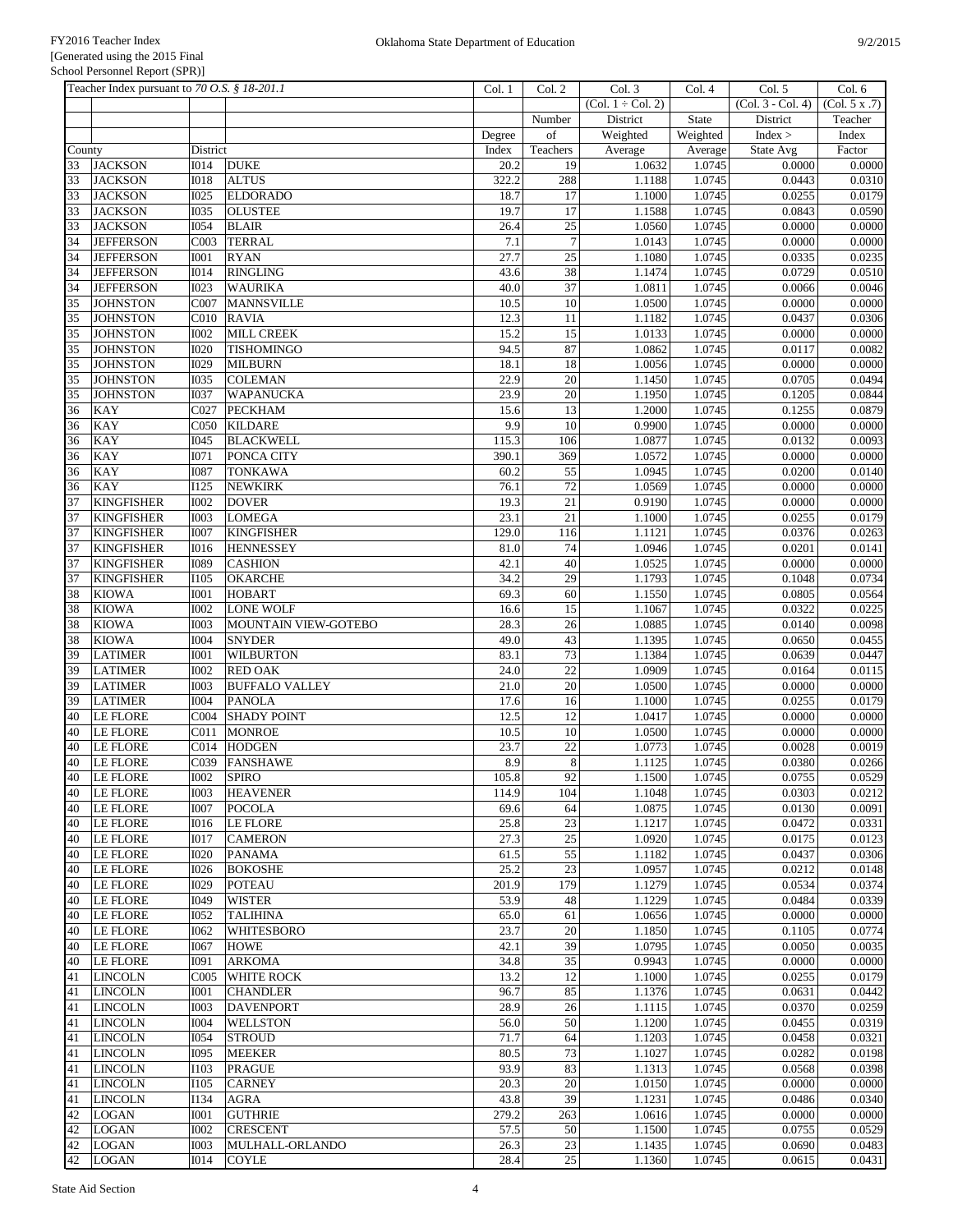|          | Teacher Index pursuant to 70 O.S. § 18-201.1 |                            |                                           | Col. 1        | Col. 2          | Col. 3              | Col. 4           | Col. 5            | Col. 6           |
|----------|----------------------------------------------|----------------------------|-------------------------------------------|---------------|-----------------|---------------------|------------------|-------------------|------------------|
|          |                                              |                            |                                           |               |                 | $(Col. 1 + Col. 2)$ |                  | (Col. 3 - Col. 4) | (Col. 5 x .7)    |
|          |                                              |                            |                                           |               | Number          | District            | <b>State</b>     | District          | Teacher          |
|          |                                              |                            |                                           | Degree        | of              | Weighted            | Weighted         | Index >           | Index            |
| County   |                                              | District                   |                                           | Index         | Teachers        | Average             | Average          | State Avg         | Factor           |
| 43       | <b>LOVE</b>                                  | C003                       | <b>GREENVILLE</b>                         | 11.7          | 11              | 1.0636              | 1.0745           | 0.0000            | 0.0000           |
| 43       | <b>LOVE</b>                                  | <b>I004</b>                | <b>THACKERVILLE</b>                       | 30.7          | 29              | 1.0586              | 1.0745           | 0.0000            | 0.0000           |
| 43       | <b>LOVE</b>                                  | <b>I005</b>                | <b>TURNER</b>                             | 30.2          | 29              | 1.0414              | 1.0745           | 0.0000            | 0.0000           |
| 43       | <b>LOVE</b>                                  | <b>I016</b>                | <b>MARIETTA</b>                           | 74.6          | 72              | 1.0361              | 1.0745           | 0.0000            | 0.0000           |
| 44       | <b>MAJOR</b>                                 | <b>I001</b>                | <b>RINGWOOD</b>                           | 32.8          | 32              | 1.0250              | 1.0745           | 0.0000            | 0.0000           |
| 44       | <b>MAJOR</b>                                 | <b>I004</b>                | ALINE-CLEO                                | 20.8          | 19              | 1.0947              | 1.0745           | 0.0202            | 0.0142           |
| 44       | <b>MAJOR</b>                                 | <b>I084</b>                | <b>FAIRVIEW</b>                           | 72.1          | 65              | 1.1092              | 1.0745           | 0.0347            | 0.0243           |
| 44       | <b>MAJOR</b>                                 | <b>I092</b>                | <b>CIMARRON</b>                           | 31.6          | 31              | 1.0194              | 1.0745           | 0.0000            | 0.0000           |
| 45       | <b>MARSHALL</b>                              | <b>I002</b>                | <b>MADILL</b>                             | 143.7         | 127             | 1.1315              | 1.0745           | 0.0570            | 0.0399           |
| 45       | <b>MARSHALL</b>                              | <b>I003</b>                | <b>KINGSTON</b>                           | 99.5          | 94              | 1.0585              | 1.0745           | 0.0000            | 0.0000           |
| 46       | <b>MAYES</b>                                 | CO21                       | <b>SPAVINAW</b>                           | 7.8           | 9               | 0.8667              | 1.0745           | 0.0000            | 0.0000           |
| 46       | <b>MAYES</b>                                 | C035                       | <b>WICKLIFFE</b>                          | 16.3          | 15              | 1.0867              | 1.0745           | 0.0122            | 0.0085           |
| 46       | <b>MAYES</b>                                 | C043                       | <b>OSAGE</b>                              | 18.7          | 18              | 1.0389              | 1.0745           | 0.0000            | 0.0000           |
| 46       | <b>MAYES</b>                                 | <b>I001</b>                | <b>PRYOR</b>                              | 213.3         | 193             | 1.1052              | 1.0745           | 0.0307            | 0.0215           |
| 46       | <b>MAYES</b>                                 | <b>I002</b>                | <b>ADAIR</b>                              | 77.7          | 72              | 1.0792              | 1.0745           | 0.0047            | 0.0033           |
| 46       | <b>MAYES</b>                                 | <b>I016</b>                | <b>SALINA</b>                             | 71.1          | 64              | 1.1109              | 1.0745           | 0.0364            | 0.0255           |
| 46       | <b>MAYES</b>                                 | <b>IO17</b>                | <b>LOCUST GROVE</b>                       | 134.1<br>94.4 | 122             | 1.0992              | 1.0745           | 0.0247            | 0.0173           |
| 46<br>47 | <b>MAYES</b><br><b>MCCLAIN</b>               | <b>I032</b><br><b>I001</b> | <b>CHOUTEAU-MAZIE</b><br><b>NEWCASTLE</b> | 148.4         | 91<br>136       | 1.0374<br>1.0912    | 1.0745<br>1.0745 | 0.0000<br>0.0167  | 0.0000<br>0.0117 |
| 47       | <b>MCCLAIN</b>                               | <b>I002</b>                | <b>DIBBLE</b>                             | 57.6          | 54              | 1.0667              | 1.0745           | 0.0000            | 0.0000           |
| 47       | <b>MCCLAIN</b>                               | <b>I005</b>                |                                           | 75.1          | 69              | 1.0884              | 1.0745           | 0.0139            | 0.0097           |
| 47       | <b>MCCLAIN</b>                               | I010                       | <b>WASHINGTON</b><br>* WAYNE              | 59.3          | 54              | 1.0981              | 1.0745           | 0.0236            | 0.0165           |
| 47       | <b>MCCLAIN</b>                               | I015                       | <b>PURCELL</b>                            | 122.7         | 112             | 1.0955              | 1.0745           | 0.0210            | 0.0147           |
| 47       | <b>MCCLAIN</b>                               | I029                       | <b>BLANCHARD</b>                          | 136.9         | 126             | 1.0865              | 1.0745           | 0.0120            | 0.0084           |
| 48       | <b>MCCURTAIN</b>                             | C <sub>001</sub>           | <b>FOREST GROVE</b>                       | 15.0          | 15              | 1.0000              | 1.0745           | 0.0000            | 0.0000           |
| 48       | <b>MCCURTAIN</b>                             | COO9                       | <b>LUKFATA</b>                            | 29.9          | $27\,$          | 1.1074              | 1.0745           | 0.0329            | 0.0230           |
| 48       | <b>MCCURTAIN</b>                             | C023                       | <b>GLOVER</b>                             | 10.4          | 11              | 0.9455              | 1.0745           | 0.0000            | 0.0000           |
| 48       | <b>MCCURTAIN</b>                             | C037                       | <b>DENISON</b>                            | 23.5          | $23\,$          | 1.0217              | 1.0745           | 0.0000            | 0.0000           |
| 48       | <b>MCCURTAIN</b>                             | C072                       | <b>HOLLY CREEK</b>                        | 25.3          | 21              | 1.2048              | 1.0745           | 0.1303            | 0.0912           |
| 48       | <b>MCCURTAIN</b>                             | <b>I005</b>                | <b>IDABEL</b>                             | 122.2         | 106             | 1.1528              | 1.0745           | 0.0783            | 0.0548           |
| 48       | <b>MCCURTAIN</b>                             | <b>I006</b>                | <b>HAWORTH</b>                            | 53.0          | 49              | 1.0816              | 1.0745           | 0.0071            | 0.0050           |
| 48       | <b>MCCURTAIN</b>                             | <b>IO11</b>                | <b>VALLIANT</b>                           | 80.0          | 71              | 1.1268              | 1.0745           | 0.0523            | 0.0366           |
| 48       | <b>MCCURTAIN</b>                             | <b>IO13</b>                | <b>EAGLETOWN</b>                          | 27.7          | $\overline{25}$ | 1.1080              | 1.0745           | 0.0335            | 0.0235           |
| 48       | <b>MCCURTAIN</b>                             | <b>I014</b>                | <b>SMITHVILLE</b>                         | 36.6          | $\overline{32}$ | 1.1438              | 1.0745           | 0.0693            | 0.0485           |
| 48       | <b>MCCURTAIN</b>                             | <b>I039</b>                | <b>WRIGHT CITY</b>                        | 46.5          | 40              | 1.1625              | 1.0745           | 0.0880            | 0.0616           |
| 48       | <b>MCCURTAIN</b>                             | <b>I071</b>                | <b>BATTIEST</b>                           | 32.9          | 29              | 1.1345              | 1.0745           | 0.0600            | 0.0420           |
| 48       | <b>MCCURTAIN</b>                             | <b>I074</b>                | <b>BROKEN BOW</b>                         | 152.5         | 140             | 1.0893              | 1.0745           | 0.0148            | 0.0104           |
| 49       | <b>MCINTOSH</b>                              | C003                       | <b>RYAL</b>                               | 7.9           | $\overline{7}$  | 1.1286              | 1.0745           | 0.0541            | 0.0379           |
| 49       | <b>MCINTOSH</b>                              | C016                       | <b>STIDHAM</b>                            | 11.4          | 10              | 1.1400              | 1.0745           | 0.0655            | 0.0459           |
| 49       | <b>MCINTOSH</b>                              | <b>IOO1</b>                | <b>EUFAULA</b>                            | 109.3         | 99              | 1.1040              | 1.0745           | 0.0295            | 0.0207           |
| 49       | <b>MCINTOSH</b>                              |                            | I019 CHECOTAH                             | 138.8         | 125             | 1.1104              | 1.0745           | 0.0359            | 0.0251           |
| 49       | <b>MCINTOSH</b>                              | <b>I027</b>                | <b>MIDWAY</b>                             | 20.3          | 20              | 1.0150              | 1.0745           | 0.0000            | 0.0000           |
| 49       | <b>MCINTOSH</b>                              | I064                       | <b>HANNA</b>                              | 17.6          | 14              | 1.2571              | 1.0745           | 0.1826            | 0.1278           |
| 50       | <b>MURRAY</b>                                | <b>IOO1</b>                | <b>SULPHUR</b>                            | 118.7         | 109             | 1.0890              | 1.0745           | 0.0145            | 0.0101           |
| 50       | <b>MURRAY</b>                                | <b>IO10</b>                | <b>DAVIS</b>                              | 88.7          | 81              | 1.0951              | 1.0745           | 0.0206            | 0.0144           |
| 51       | <b>MUSKOGEE</b>                              | C <sub>009</sub>           | WAINWRIGHT                                | 12.3          | 11              | 1.1182              | 1.0745           | 0.0437            | 0.0306           |
| 51       | <b>MUSKOGEE</b>                              | <b>I002</b>                | <b>HASKELL</b>                            | 72.2          | 65              | 1.1108              | 1.0745           | 0.0363            | 0.0254           |
| 51       | <b>MUSKOGEE</b>                              | <b>I003</b>                | <b>FORT GIBSON</b>                        | 158.1         | 142             | 1.1134              | 1.0745           | 0.0389            | 0.0272           |
| 51       | <b>MUSKOGEE</b>                              | <b>I006</b>                | <b>WEBBERS FALLS</b>                      | 24.5          | $24\,$          | 1.0208              | 1.0745           | 0.0000            | 0.0000           |
| 51       | <b>MUSKOGEE</b>                              | <b>IOO8</b>                | <b>OKTAHA</b>                             | 57.7          | 52              | 1.1096              | 1.0745           | 0.0351            | 0.0246           |
| 51       | <b>MUSKOGEE</b>                              | <b>I020</b>                | <b>MUSKOGEE</b>                           | 498.9         | 460             | 1.0846              | 1.0745           | 0.0101            | 0.0070           |
| 51       | <b>MUSKOGEE</b>                              | <b>I029</b>                | <b>HILLDALE</b>                           | 143.7         | 137             | 1.0489              | 1.0745           | 0.0000            | 0.0000           |
| 51       | <b>MUSKOGEE</b>                              | <b>I046</b>                | <b>BRAGGS</b>                             | 21.0          | 19              | 1.1053              | 1.0745           | 0.0308            | 0.0215           |
| 51       | <b>MUSKOGEE</b>                              | <b>I074</b>                | <b>WARNER</b>                             | 65.5          | 60              | 1.0917              | 1.0745           | 0.0172            | 0.0120           |
| 51       | <b>MUSKOGEE</b>                              | <b>I088</b>                | <b>PORUM</b>                              | 47.3          | 43              | 1.1000              | 1.0745           | 0.0255            | 0.0179           |
| 52       | <b>NOBLE</b>                                 | <b>I001</b>                | <b>PERRY</b>                              | 92.0          | 87              | 1.0575              | 1.0745           | 0.0000            | 0.0000           |
| 52       | <b>NOBLE</b>                                 | <b>I002</b>                | <b>BILLINGS</b>                           | 13.9          | 13              | 1.0692              | 1.0745           | 0.0000            | 0.0000           |
| 52       | <b>NOBLE</b>                                 | <b>I004</b>                | <b>FRONTIER</b>                           | 52.8          | $48\,$          | 1.1000              | 1.0745           | 0.0255            | 0.0179           |
| 52<br>53 | <b>NOBLE</b><br><b>NOWATA</b>                | <b>I006</b><br>1003        | <b>MORRISON</b>                           | 52.6<br>59.3  | 48<br>53        | 1.0958<br>1.1189    | 1.0745<br>1.0745 | 0.0213<br>0.0444  | 0.0149<br>0.0311 |
| 53       | <b>NOWATA</b>                                | <b>I040</b>                | <b>OKLAHOMA UNION</b><br><b>NOWATA</b>    | 89.3          | 83              | 1.0759              | 1.0745           | 0.0014            | 0.0010           |
| 53       |                                              | I051                       | <b>SOUTH COFFEYVILLE</b>                  | 21.9          | 22              | 0.9955              | 1.0745           | 0.0000            | 0.0000           |
| 54       | <b>NOWATA</b><br><b>OKFUSKEE</b>             | C029                       | <b>BEARDEN</b>                            | 10.0          | 9               | 1.1111              | 1.0745           | 0.0366            | 0.0256           |
| 54       | <b>OKFUSKEE</b>                              | <b>IOO2</b>                | <b>MASON</b>                              | 28.0          | $27\,$          | 1.0370              | 1.0745           | 0.0000            | 0.0000           |
| 54       | <b>OKFUSKEE</b>                              | I014                       | <b>PADEN</b>                              | 22.7          | 20              | 1.1350              | 1.0745           | 0.0605            | 0.0424           |
| 54       | <b>OKFUSKEE</b>                              | <b>I026</b>                | <b>OKEMAH</b>                             | 85.0          | 76              | 1.1184              | 1.0745           | 0.0439            | 0.0307           |
|          |                                              |                            |                                           |               |                 |                     |                  |                   |                  |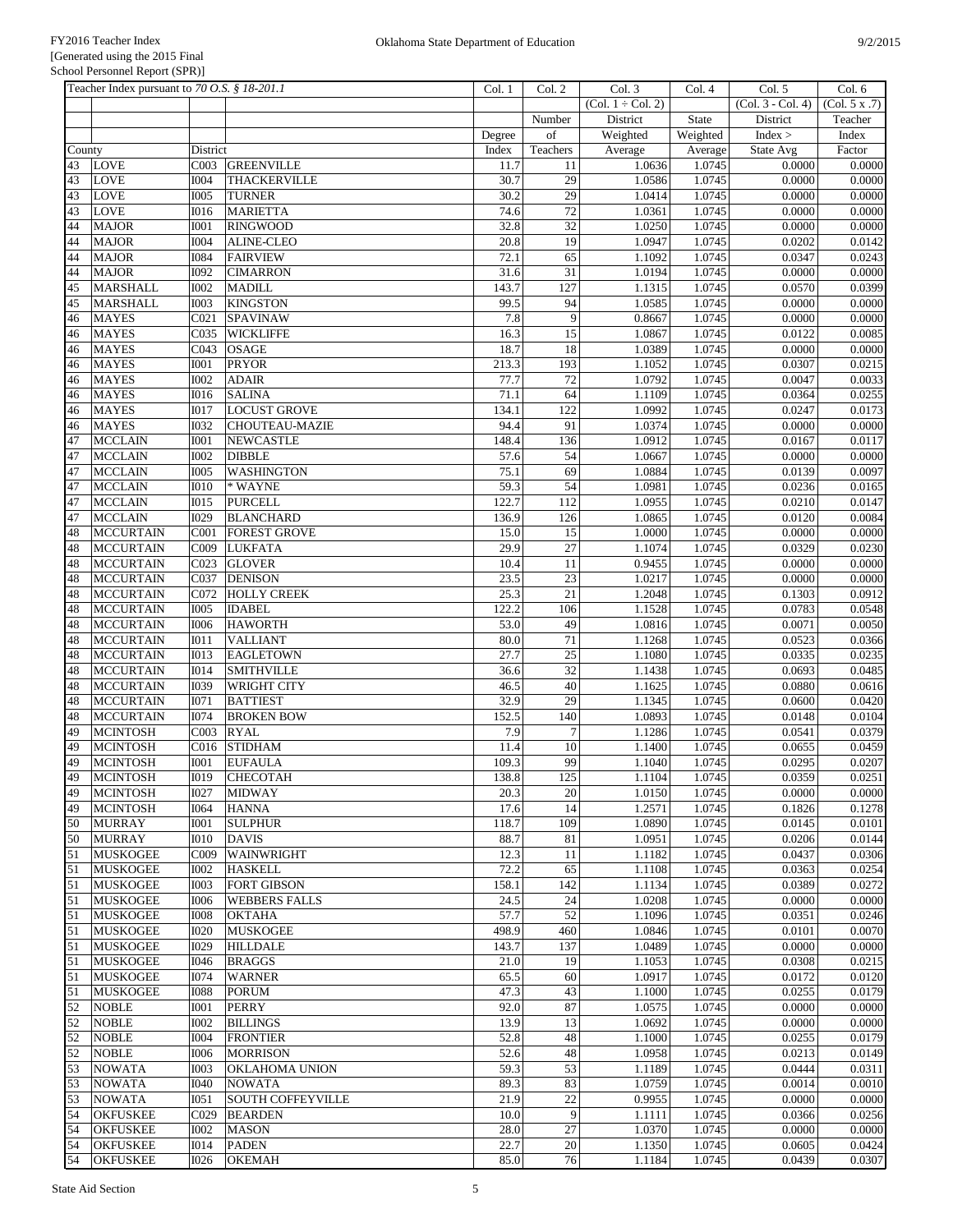| Teacher Index pursuant to 70 O.S. § 18-201.1   |                                 |                                                            | Col. 1         | Col. 2               | Col. 3              | Col.4            | Col. 5              | Col. 6           |
|------------------------------------------------|---------------------------------|------------------------------------------------------------|----------------|----------------------|---------------------|------------------|---------------------|------------------|
|                                                |                                 |                                                            |                |                      | $(Col. 1 + Col. 2)$ |                  | $(Col. 3 - Col. 4)$ | (Col. 5 x .7)    |
|                                                |                                 |                                                            |                | Number               | District            | State            | District            | Teacher          |
|                                                |                                 |                                                            | Degree         | of                   | Weighted            | Weighted         | Index >             | Index            |
| County                                         | District                        |                                                            | Index          | Teachers             | Average             | Average          | State Avg           | Factor           |
| 54<br><b>OKFUSKEE</b>                          | <b>I031</b>                     | WELEETKA                                                   | 39.3           | 38                   | 1.0342              | 1.0745           | 0.0000              | 0.0000           |
| 54<br><b>OKFUSKEE</b>                          | <b>I054</b>                     | <b>GRAHAM-DUSTIN</b>                                       | 25.4           | 24                   | 1.0583              | 1.0745           | 0.0000              | 0.0000           |
| 55<br><b>OKLAHOMA</b>                          | C029                            | <b>OAKDALE</b>                                             | 60.9           | 53                   | 1.1491              | 1.0745           | 0.0746              | 0.0522           |
| 55<br><b>OKLAHOMA</b>                          | C074                            | <b>CRUTCHO</b>                                             | 25.4           | 26                   | 0.9769              | 1.0745           | 0.0000              | 0.0000           |
| 55<br><b>OKLAHOMA</b>                          | E001                            | OKC CHARTER: INDEPENDENCE MS                               | 22.0           | 19                   | 1.1579              | 1.0745           | 0.0834              | 0.0584           |
| 55<br><b>OKLAHOMA</b>                          | E002                            | OKC CHARTER: SEEWORTH ACADEMY                              | 22.0           | $\overline{21}$      | 1.0476              | 1.0745           | 0.0000              | 0.0000           |
| 55<br><b>OKLAHOMA</b>                          | E003                            | OKC CHARTER: HUPFELD/W VILLAGE                             | 19.1           | 20                   | 0.9550              | 1.0745           | 0.0000              | 0.0000           |
| 55<br><b>OKLAHOMA</b>                          | E005                            | OKC CHARTER: DOVE SCIENCE ACAD                             | 24.8           | 26                   | 0.9538              | 1.0745           | 0.0000              | 0.0000           |
| 55<br><b>OKLAHOMA</b>                          | <b>E007</b>                     | OKC CHARTER: SANTA FE SOUTH HS                             | 46.2           | 43                   | 1.0744              | 1.0745           | 0.0000              | 0.0000           |
| 55<br><b>OKLAHOMA</b>                          | <b>E008</b>                     | OKC CHARTER: HARDING CHARTER                               | 29.8           | 29                   | 1.0276              | 1.0745           | 0.0000              | 0.0000           |
| 55<br><b>OKLAHOMA</b>                          | E010                            | OKC CHARTER: HARDING FINE ARTS                             | 17.4           | 19                   | 0.9158              | 1.0745           | 0.0000              | 0.0000           |
| 55<br><b>OKLAHOMA</b>                          | E011                            | OKC CHARTER: SANTA FE SOUTH MS                             | 31.0           | 29                   | 1.0690              | 1.0745           | 0.0000              | 0.0000           |
| 55<br><b>OKLAHOMA</b>                          | E012                            | OKC CHARTER: KIPP REACH COLL.                              | 21.8           | 24                   | 0.9083              | 1.0745           | 0.0000              | 0.0000           |
| 55<br><b>OKLAHOMA</b>                          | E013                            | <b>OKC CHARTER: DOVE SCIENCE ES</b>                        | 14.0           | 16                   | 0.8750              | 1.0745           | 0.0000              | 0.0000           |
| 55<br><b>OKLAHOMA</b>                          | E016                            | <b>OKC CHARTER: HARPER ACADEMY</b>                         | 4.7            | $\overline{4}$       | 1.1750              | 1.0745           | 0.1005              | 0.0704           |
| 55<br><b>OKLAHOMA</b>                          | G001                            | SANTA FE SOUTH ES (CHARTER)                                | 33.4           | 32                   | 1.0438              | 1.0745           | 0.0000              | 0.0000           |
| 55<br><b>OKLAHOMA</b>                          | G003                            | <b>** ALEXIS RAINBOW</b>                                   | 4.1            | $\overline{4}$       | 1.0250              | 1.0745           | 0.0000              | 0.0000           |
| 55<br><b>OKLAHOMA</b>                          | G004                            | <b>ASTEC CHARTERS</b>                                      | 37.5           | 41                   | 0.9146              | 1.0745           | 0.0000              | 0.0000           |
| 55<br><b>OKLAHOMA</b>                          | G007                            | JOHN W REX CHARTER ELEMENTARY                              | 15.3           | 16                   | 0.9563              | 1.0745           | 0.0000              | 0.0000           |
| 55<br><b>OKLAHOMA</b>                          | <b>IOO1</b>                     | PUTNAM CITY                                                | 1,578.0        | 1,550                | 1.0181              | 1.0745           | 0.0000              | 0.0000           |
| 55<br><b>OKLAHOMA</b>                          | <b>I003</b>                     | <b>LUTHER</b>                                              | 82.8           | 75                   | 1.1040              | 1.0745           | 0.0295              | 0.0207           |
| 55<br><b>OKLAHOMA</b>                          | <b>I004</b>                     | CHOCTAW-NICOMA PARK                                        | 449.9          | 417                  | 1.0789              | 1.0745           | 0.0044              | 0.0031           |
| 55<br><b>OKLAHOMA</b>                          | <b>I006</b>                     | <b>DEER CREEK</b>                                          | 358.7          | 348                  | 1.0307              | 1.0745           | 0.0000              | 0.0000           |
| 55<br><b>OKLAHOMA</b>                          | <b>I007</b>                     | <b>HARRAH</b>                                              | 178.3          | 159                  | 1.1214              | 1.0745           | 0.0469              | 0.0328           |
| 55<br><b>OKLAHOMA</b>                          | <b>I009</b>                     | <b>JONES</b>                                               | 81.9           | 81                   | 1.0111              | 1.0745           | 0.0000              | 0.0000           |
| 55<br><b>OKLAHOMA</b>                          | <b>IO12</b>                     | <b>EDMOND</b>                                              | 1,658.5        | 1,552                | 1.0686              | 1.0745           | 0.0000              | 0.0000           |
| 55<br><b>OKLAHOMA</b>                          | <b>I037</b>                     | <b>MILLWOOD</b>                                            | 78.8           | 76                   | 1.0368              | 1.0745           | 0.0000              | 0.0000           |
| 55<br><b>OKLAHOMA</b>                          | <b>I041</b>                     | <b>WESTERN HEIGHTS</b>                                     | 348.1          | 335                  | 1.0391              | 1.0745           | 0.0000              | 0.0000           |
| 55<br><b>OKLAHOMA</b>                          | <b>I052</b>                     | MIDWEST CITY-DEL CITY                                      | 1,198.1        | 1,113                | 1.0765              | 1.0745           | 0.0020              | 0.0014           |
| 55<br><b>OKLAHOMA</b>                          | <b>I053</b>                     | <b>CROOKED OAK</b>                                         | 99.9           | 95                   | 1.0516              | 1.0745           | 0.0000              | 0.0000           |
| 55<br><b>OKLAHOMA</b>                          | <b>IO88</b>                     | <b>BETHANY</b>                                             | 133.0          | 120                  | 1.1083              | 1.0745           | 0.0338              | 0.0237           |
| 55<br><b>OKLAHOMA</b>                          | <b>I089</b>                     | <b>OKLAHOMA CITY</b>                                       | 3,358.3        | 3,269                | 1.0273              | 1.0745           | 0.0000              | 0.0000           |
| 55<br><b>OKLAHOMA</b>                          | Z001                            | EPIC ONE ON ONE CHARTER SCHOOL                             | 156.0          | 165                  | 0.9455              | 1.0745           | 0.0000              | 0.0000           |
| 55<br><b>OKLAHOMA</b>                          | Z002                            | *** OKLAHOMA VIRTUAL CHARTER ACAD                          | 0.0            | $\mathbf{0}$         | 0.0000              | 1.0745           | 0.0000              | 0.0000           |
| 55<br><b>OKLAHOMA</b>                          | Z003                            | *** OKLAHOMA CONNECTIONS ACADEMY                           | 0.0            | $\overline{0}$       | 0.0000              | 1.0745           | 0.0000              | 0.0000           |
| 55<br><b>OKLAHOMA</b>                          | Z004                            | <b>*** INSIGHT SCHOOL OF OKLAHOMA</b><br><b>TWIN HILLS</b> | 0.0            | $\overline{0}$<br>29 | 0.0000              | 1.0745           | 0.0000              | 0.0000           |
| 56<br><b>OKMULGEE</b>                          | C <sub>011</sub><br><b>I001</b> |                                                            | 32.6           | 118                  | 1.1241<br>1.0729    | 1.0745           | 0.0496              | 0.0347           |
| 56<br><b>OKMULGEE</b><br>56<br><b>OKMULGEE</b> | <b>I002</b>                     | <b>OKMULGEE</b>                                            | 126.6<br>101.5 | 93                   | 1.0914              | 1.0745<br>1.0745 | 0.0000<br>0.0169    | 0.0000<br>0.0118 |
| 56<br>OKMULGEE                                 | <b>I003</b>                     | <b>HENRYETTA</b><br><b>MORRIS</b>                          | 90.3           | 81                   | 1.1148              | 1.0745           | 0.0403              | 0.0282           |
| 56<br><b>OKMULGEE</b>                          | <b>I004</b>                     | <b>BEGGS</b>                                               | 100.5          | 94                   | 1.0691              | 1.0745           | 0.0000              | 0.0000           |
| 56<br><b>OKMULGEE</b>                          |                                 |                                                            |                | 36                   | 1.0722              |                  | 0.0000              | 0.0000           |
| OKMULGEE<br>56                                 | <b>IOO5</b><br><b>I006</b>      | <b>PRESTON</b><br><b>SCHULTER</b>                          | 38.6<br>20.6   | 18                   | 1.1444              | 1.0745<br>1.0745 | 0.0699              | 0.0490           |
| <b>OKMULGEE</b><br>56                          | <b>I007</b>                     | <b>WILSON</b>                                              | 27.0           | 24                   | 1.1250              | 1.0745           | 0.0505              | 0.0354           |
| <b>OKMULGEE</b><br>56                          | <b>IOO8</b>                     | <b>DEWAR</b>                                               | 37.7           | 33                   | 1.1424              | 1.0745           | 0.0679              | 0.0475           |
| 57<br><b>OSAGE</b>                             | C <sub>0</sub> 03               | <b>OSAGE HILLS</b>                                         | 16.1           | 15                   | 1.0733              | 1.0745           | 0.0000              | 0.0000           |
| 57<br><b>OSAGE</b>                             | C007                            | <b>BOWRING</b>                                             | 9.3            | 9                    | 1.0333              | 1.0745           | 0.0000              | 0.0000           |
| 57<br><b>OSAGE</b>                             | C035                            | <b>AVANT</b>                                               | 8.3            | $\,8\,$              | 1.0375              | 1.0745           | 0.0000              | 0.0000           |
| 57<br><b>OSAGE</b>                             | CO <sub>52</sub>                | <b>ANDERSON</b>                                            | 24.2           | 22                   | 1.1000              | 1.0745           | 0.0255              | 0.0179           |
| 57<br><b>OSAGE</b>                             | C077                            | <b>MCCORD</b>                                              | 20.1           | 19                   | 1.0579              | 1.0745           | 0.0000              | 0.0000           |
| 57<br><b>OSAGE</b>                             | <b>IOO2</b>                     | <b>PAWHUSKA</b>                                            | 75.0           | 70                   | 1.0714              | 1.0745           | 0.0000              | 0.0000           |
| 57<br><b>OSAGE</b>                             | <b>IO11</b>                     | <b>SHIDLER</b>                                             | 26.1           | $23\,$               | 1.1348              | 1.0745           | 0.0603              | 0.0422           |
| 57<br><b>OSAGE</b>                             | I029                            | <b>BARNSDALL</b>                                           | 39.1           | 36                   | 1.0861              | 1.0745           | 0.0116              | 0.0081           |
| 57<br><b>OSAGE</b>                             | <b>I030</b>                     | <b>WYNONA</b>                                              | 12.8           | 11                   | 1.1636              | 1.0745           | 0.0891              | 0.0624           |
| 57<br><b>OSAGE</b>                             | <b>I038</b>                     | <b>HOMINY</b>                                              | 51.9           | 45                   | 1.1533              | 1.0745           | 0.0788              | 0.0552           |
| 57<br><b>OSAGE</b>                             | <b>I050</b>                     | PRUE                                                       | 25.9           | 26                   | 0.9962              | 1.0745           | 0.0000              | 0.0000           |
| 57<br><b>OSAGE</b>                             | <b>I090</b>                     | <b>WOODLAND</b>                                            | 44.6           | 39                   | 1.1436              | 1.0745           | 0.0691              | 0.0484           |
| 58<br><b>OTTAWA</b>                            | C <sub>010</sub>                | <b>TURKEY FORD</b>                                         | 12.3           | 12                   | 1.0250              | 1.0745           | 0.0000              | 0.0000           |
| 58<br><b>OTTAWA</b>                            | <b>IOO1</b>                     | <b>WYANDOTTE</b>                                           | 68.1           | 64                   | 1.0641              | 1.0745           | 0.0000              | 0.0000           |
| 58<br><b>OTTAWA</b>                            | I014                            | <b>QUAPAW</b>                                              | 57.6           | 51                   | 1.1294              | 1.0745           | 0.0549              | 0.0384           |
| 58<br><b>OTTAWA</b>                            | <b>IO18</b>                     | <b>COMMERCE</b>                                            | 78.0           | 67                   | 1.1642              | 1.0745           | 0.0897              | 0.0628           |
| <b>OTTAWA</b><br>58                            | <b>I023</b>                     | <b>MIAMI</b>                                               | 183.2          | 182                  | 1.0066              | 1.0745           | 0.0000              | 0.0000           |
| 58<br><b>OTTAWA</b>                            | I026                            | <b>AFTON</b>                                               | 46.5           | 43                   | 1.0814              | 1.0745           | 0.0069              | 0.0048           |
| 58<br><b>OTTAWA</b>                            | <b>I031</b>                     | <b>FAIRLAND</b>                                            | 58.2           | 51                   | 1.1412              | 1.0745           | 0.0667              | 0.0467           |
| <b>PAWNEE</b><br>59                            | C002                            | <b>JENNINGS</b>                                            | 17.0           | 16                   | 1.0625              | 1.0745           | 0.0000              | 0.0000           |
| 59<br><b>PAWNEE</b>                            | <b>IOO1</b>                     | <b>PAWNEE</b>                                              | 62.5           | 59                   | 1.0593              | 1.0745           | 0.0000              | 0.0000           |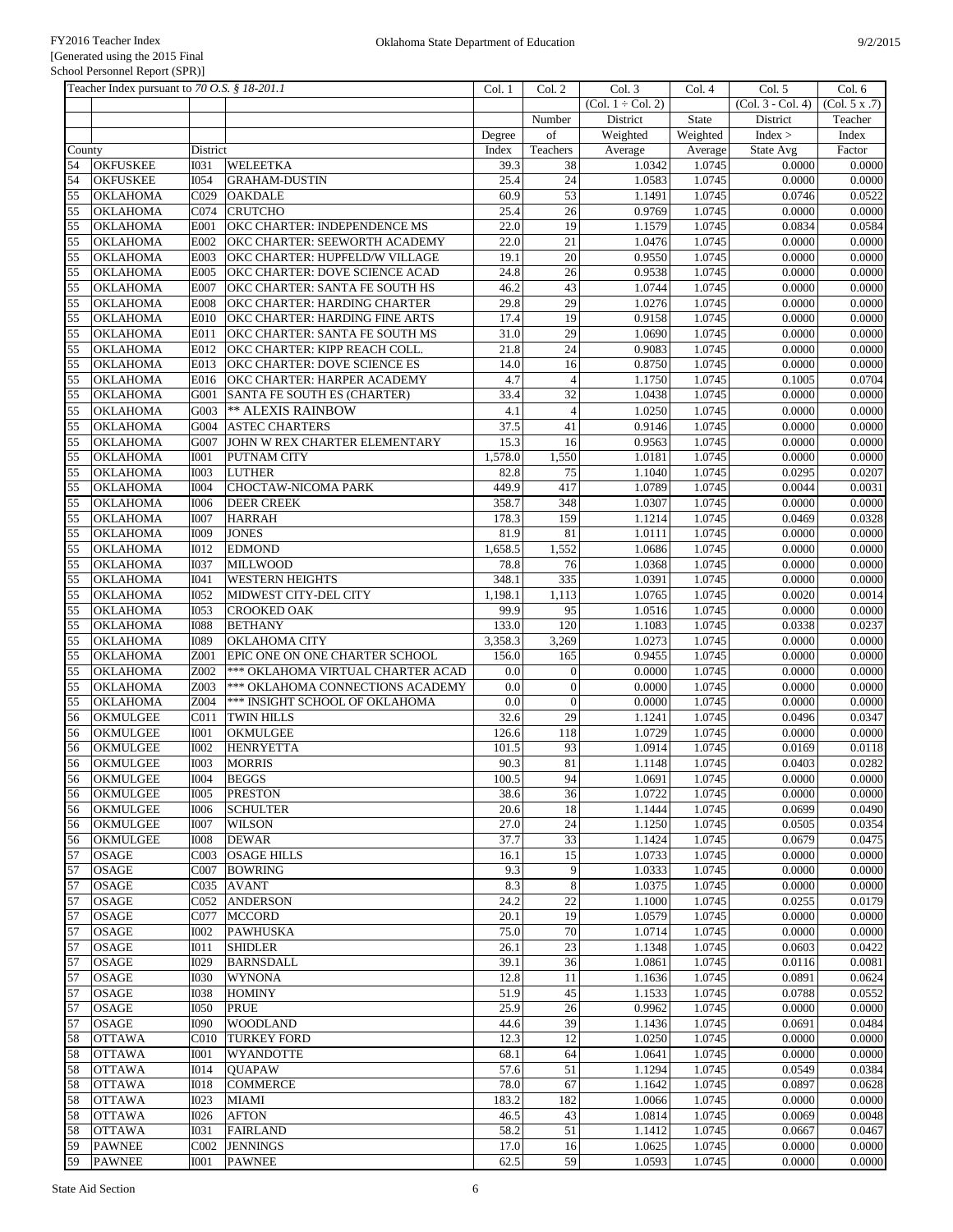|        | Teacher Index pursuant to 70 O.S. § 18-201.1 |                  |                         | Col. 1  | Col. 2          | Col. 3              | Col. 4       | Col. 5              | Col. 6           |
|--------|----------------------------------------------|------------------|-------------------------|---------|-----------------|---------------------|--------------|---------------------|------------------|
|        |                                              |                  |                         |         |                 | $(Col. 1 + Col. 2)$ |              | $(Col. 3 - Col. 4)$ | (Col. 5 x .7)    |
|        |                                              |                  |                         |         | Number          | District            | <b>State</b> | District            | Teacher          |
|        |                                              |                  |                         | Degree  | of              | Weighted            | Weighted     | Index >             | Index            |
| County |                                              | District         |                         | Index   | Teachers        | Average             | Average      | State Avg           | Factor           |
| 59     | <b>PAWNEE</b>                                | <b>I006</b>      | <b>CLEVELAND</b>        | 143.0   | 129             | 1.1085              | 1.0745       | 0.0340              | 0.0238           |
| 60     | <b>PAYNE</b>                                 | C104             | <b>OAK GROVE</b>        | 13.9    | 13              | 1.0692              | 1.0745       | 0.0000              | 0.0000           |
| 60     | <b>PAYNE</b>                                 | <b>I003</b>      | <b>RIPLEY</b>           | 41.7    | 39              | 1.0692              | 1.0745       | 0.0000              | 0.0000           |
| 60     | <b>PAYNE</b>                                 | <b>I016</b>      | <b>STILLWATER</b>       | 496.4   | 455             | 1.0910              | 1.0745       | 0.0165              | 0.0115           |
| 60     | <b>PAYNE</b>                                 | <b>I056</b>      | PERKINS-TRYON           | 128.4   | 116             | 1.1069              | 1.0745       | 0.0324              | 0.0227           |
| 60     | <b>PAYNE</b>                                 | <b>I067</b>      | <b>CUSHING</b>          | 175.5   | 154             | 1.1396              | 1.0745       | 0.0651              | 0.0456           |
|        |                                              |                  |                         |         | 27              |                     |              |                     |                  |
| 60     | <b>PAYNE</b>                                 | <b>I101</b>      | <b>GLENCOE</b>          | 29.6    |                 | 1.0963              | 1.0745       | 0.0218              | 0.0153           |
| 60     | <b>PAYNE</b>                                 | <b>I103</b>      | <b>YALE</b>             | 42.7    | 40              | 1.0675              | 1.0745       | 0.0000              | 0.0000           |
| 61     | <b>PITTSBURG</b>                             | C009             | <b>KREBS</b>            | 34.9    | $\overline{32}$ | 1.0906              | 1.0745       | 0.0161              | 0.0113           |
| 61     | <b>PITTSBURG</b>                             | C029             | <b>FRINK-CHAMBERS</b>   | 31.8    | 29              | 1.0966              | 1.0745       | 0.0221              | 0.0154           |
| 61     | PITTSBURG                                    | C056             | <b>TANNEHILL</b>        | 18.0    | 17              | 1.0588              | 1.0745       | 0.0000              | 0.0000           |
| 61     | <b>PITTSBURG</b>                             | C088             | <b>HAYWOOD</b>          | 15.9    | 13              | 1.2231              | 1.0745       | 0.1486              | 0.1040           |
| 61     | PITTSBURG                                    | <b>IOO1</b>      | <b>HARTSHORNE</b>       | 70.3    | 62              | 1.1339              | 1.0745       | 0.0594              | 0.0416           |
| 61     | <b>PITTSBURG</b>                             | <b>I002</b>      | <b>CANADIAN</b>         | 48.5    | 44              | 1.1023              | 1.0745       | 0.0278              | 0.0194           |
| 61     | <b>PITTSBURG</b>                             | I011             | <b>HAILEYVILLE</b>      | 36.4    | 32              | 1.1375              | 1.0745       | 0.0630              | 0.0441           |
| 61     | <b>PITTSBURG</b>                             | <b>IO14</b>      | <b>KIOWA</b>            | 42.7    | 35              | 1.2200              | 1.0745       | 0.1455              | 0.1019           |
| 61     | <b>PITTSBURG</b>                             | <b>IO17</b>      | <b>OUINTON</b>          | 49.2    | 44              | 1.1182              | 1.0745       | 0.0437              | 0.0306           |
| 61     | PITTSBURG                                    | <b>I025</b>      | <b>INDIANOLA</b>        | 22.9    | 21              | 1.0905              | 1.0745       | 0.0160              | 0.0112           |
| 61     | <b>PITTSBURG</b>                             | <b>I028</b>      | <b>CROWDER</b>          | 43.9    | 38              | 1.1553              | 1.0745       | 0.0808              | 0.0565           |
| 61     | <b>PITTSBURG</b>                             | <b>I030</b>      | <b>SAVANNA</b>          | 34.4    | 29              | 1.1862              | 1.0745       | 0.1117              | 0.0782           |
| 61     | <b>PITTSBURG</b>                             | I063             | <b>PITTSBURG</b>        | 17.6    | 16              | 1.1000              | 1.0745       | 0.0255              | 0.0179           |
| 61     | <b>PITTSBURG</b>                             | <b>I080</b>      | <b>MCALESTER</b>        | 252.6   | 232             | 1.0888              | 1.0745       | 0.0143              | 0.0100           |
| 62     | <b>PONTOTOC</b>                              | <b>I001</b>      | <b>ALLEN</b>            | 39.8    | 37              | 1.0757              | 1.0745       | 0.0012              | 0.0008           |
|        |                                              |                  |                         |         | 47              |                     |              | 0.0425              |                  |
| 62     | <b>PONTOTOC</b>                              | <b>I009</b>      | <b>VANOSS</b>           | 52.5    |                 | 1.1170              | 1.0745       |                     | 0.0298<br>0.0680 |
| 62     | <b>PONTOTOC</b>                              | <b>I016</b>      | <b>BYNG</b>             | 186.3   | 159             | 1.1717              | 1.0745       | 0.0972              |                  |
| 62     | <b>PONTOTOC</b>                              | I019             | <b>ADA</b>              | 308.9   | 263             | 1.1745              | 1.0745       | 0.1000              | 0.0700           |
| 62     | <b>PONTOTOC</b>                              | <b>I024</b>      | <b>LATTA</b>            | 75.9    | 68              | 1.1162              | 1.0745       | 0.0417              | 0.0292           |
| 62     | <b>PONTOTOC</b>                              | <b>I030</b>      | <b>STONEWALL</b>        | 50.2    | 42              | 1.1952              | 1.0745       | 0.1207              | 0.0845           |
| 62     | <b>PONTOTOC</b>                              | <b>I037</b>      | <b>ROFF</b>             | 31.0    | 26              | 1.1923              | 1.0745       | 0.1178              | 0.0825           |
| 63     | POTTAWATOMIEC010                             |                  | <b>NORTH ROCK CREEK</b> | 54.0    | 49              | 1.1020              | 1.0745       | 0.0275              | 0.0193           |
| 63     | POTTAWATOMIEC027                             |                  | <b>GROVE</b>            | 35.3    | 34              | 1.0382              | 1.0745       | 0.0000              | 0.0000           |
| 63     | POTTAWATOMIEC029                             |                  | PLEASANT GROVE          | 25.1    | 22              | 1.1409              | 1.0745       | 0.0664              | 0.0465           |
| 63     | POTTAWATOMIEC032                             |                  | <b>SOUTH ROCK CREEK</b> | 36.2    | 31              | 1.1677              | 1.0745       | 0.0932              | 0.0653           |
| 63     | POTTAWATOMIE 1001                            |                  | <b>MCLOUD</b>           | 149.5   | 141             | 1.0603              | 1.0745       | 0.0000              | 0.0000           |
| 63     | POTTAWATOMIE 1002                            |                  | <b>DALE</b>             | 59.5    | 51              | 1.1667              | 1.0745       | 0.0922              | 0.0645           |
| 63     | POTTAWATOMIE 1003                            |                  | <b>BETHEL</b>           | 108.4   | 100             | 1.0840              | 1.0745       | 0.0095              | 0.0067           |
| 63     | POTTAWATOMIE I004                            |                  | <b>MACOMB</b>           | 25.5    | 25              | 1.0200              | 1.0745       | 0.0000              | 0.0000           |
| 63     | POTTAWATOMIE 1005                            |                  | <b>EARLSBORO</b>        | 20.3    | 18              | 1.1278              | 1.0745       | 0.0533              | 0.0373           |
| 63     | POTTAWATOMIE 1092                            |                  | <b>TECUMSEH</b>         | 196.4   | 180             | 1.0911              | 1.0745       | 0.0166              | 0.0116           |
| 63     | POTTAWATOMIE 1093                            |                  | <b>SHAWNEE</b>          | 332.3   | 309             | 1.0754              | 1.0745       | 0.0009              | 0.0006           |
| 63     | POTTAWATOMIE I112                            |                  | <b>ASHER</b>            | 24.0    | 21              | 1.1429              | 1.0745       | 0.0684              | 0.0479           |
| 63     | POTTAWATOMIEI115                             |                  | <b>WANETTE</b>          | 22.2    | 23              | 0.9652              | 1.0745       | 0.0000              | 0.0000           |
| 63     | POTTAWATOMIEI117                             |                  | <b>MAUD</b>             | 29.7    | 29              | 1.0241              | 1.0745       | 0.0000              | 0.0000           |
|        |                                              |                  |                         |         |                 |                     |              |                     |                  |
| 64     | <b>PUSHMATAHA</b>                            | C <sub>002</sub> | <b>ALBION</b>           | 9.5     | $8\,$           | 1.1875              | 1.0745       | 0.1130              | 0.0791           |
| 64     | PUSHMATAHA                                   | C004             | <b>TUSKAHOMA</b>        | 8.3     | $\,8\,$         | 1.0375              | 1.0745       | 0.0000              | 0.0000           |
| 64     | PUSHMATAHA                                   | C015             | <b>NASHOBA</b>          | $7.5\,$ | 6               | 1.2500              | 1.0745       | 0.1755              | 0.1229           |
| 64     | PUSHMATAHA                                   | <b>I001</b>      | <b>RATTAN</b>           | 57.4    | 49              | 1.1714              | 1.0745       | 0.0969              | 0.0679           |
| 64     | PUSHMATAHA                                   | <b>IO10</b>      | <b>CLAYTON</b>          | 33.5    | 30              | 1.1167              | 1.0745       | 0.0422              | 0.0295           |
| 64     | PUSHMATAHA                                   | <b>I013</b>      | <b>ANTLERS</b>          | 94.7    | 86              | 1.1012              | 1.0745       | 0.0267              | 0.0187           |
| 64     | PUSHMATAHA                                   | <b>I022</b>      | <b>MOYERS</b>           | 21.6    | 20              | 1.0800              | 1.0745       | 0.0055              | 0.0039           |
| 65     | <b>ROGER MILLS</b>                           | <b>IOO3</b>      | <b>LEEDEY</b>           | 34.9    | 29              | 1.2034              | 1.0745       | 0.1289              | 0.0903           |
| 65     | <b>ROGER MILLS</b>                           | <b>I006</b>      | <b>REYDON</b>           | 22.3    | 21              | 1.0619              | 1.0745       | 0.0000              | 0.0000           |
| 65     | <b>ROGER MILLS</b>                           | <b>I007</b>      | <b>CHEYENNE</b>         | 42.7    | 39              | 1.0949              | 1.0745       | 0.0204              | 0.0143           |
| 65     | <b>ROGER MILLS</b>                           | I015             | <b>SWEETWATER</b>       | 26.9    | $24\,$          | 1.1208              | 1.0745       | 0.0463              | 0.0324           |
| 65     | <b>ROGER MILLS</b>                           | <b>I066</b>      | <b>HAMMON</b>           | 37.1    | 33              | 1.1242              | 1.0745       | 0.0497              | 0.0348           |
| 66     | <b>ROGERS</b>                                | C009             | <b>JUSTUS-TIAWAH</b>    | 45.3    | 42              | 1.0786              | 1.0745       | 0.0041              | 0.0029           |
| 66     | <b>ROGERS</b>                                | <b>IOO1</b>      | <b>CLAREMORE</b>        | 336.5   | 316             | 1.0649              | 1.0745       | 0.0000              | 0.0000           |
| 66     | <b>ROGERS</b>                                | <b>I002</b>      | <b>CATOOSA</b>          | 202.9   | 182             | 1.1148              | 1.0745       | 0.0403              | 0.0282           |
| 66     | <b>ROGERS</b>                                | 1003             | <b>CHELSEA</b>          | 83.3    | 74              | 1.1257              | 1.0745       | 0.0512              | 0.0358           |
| 66     | <b>ROGERS</b>                                | I004             | OOLOGAH-TALALA          | 141.5   | 131             | 1.0802              | 1.0745       | 0.0057              | 0.0040           |
| 66     | <b>ROGERS</b>                                | <b>I005</b>      | <b>INOLA</b>            | 113.8   | 101             | 1.1267              | 1.0745       | 0.0522              | 0.0366           |
|        | <b>ROGERS</b>                                |                  |                         | 109.5   | 98              |                     | 1.0745       | 0.0428              |                  |
| 66     |                                              | <b>I006</b>      | <b>SEQUOYAH</b>         |         |                 | 1.1173              |              |                     | 0.0300           |
| 66     | <b>ROGERS</b>                                | <b>I007</b>      | <b>FOYIL</b>            | 51.4    | $48\,$          | 1.0708              | 1.0745       | 0.0000              | 0.0000           |
| 66     | <b>ROGERS</b>                                | <b>IOO8</b>      | <b>VERDIGRIS</b>        | 101.7   | 89              | 1.1427              | 1.0745       | 0.0682              | 0.0477           |
| 67     | <b>SEMINOLE</b>                              | C054             | <b>JUSTICE</b>          | 24.5    | 21              | 1.1667              | 1.0745       | 0.0922              | 0.0645           |
| 67     | <b>SEMINOLE</b>                              | <b>IOO1</b>      | <b>SEMINOLE</b>         | 148.5   | 137             | 1.0839              | 1.0745       | 0.0094              | 0.0066           |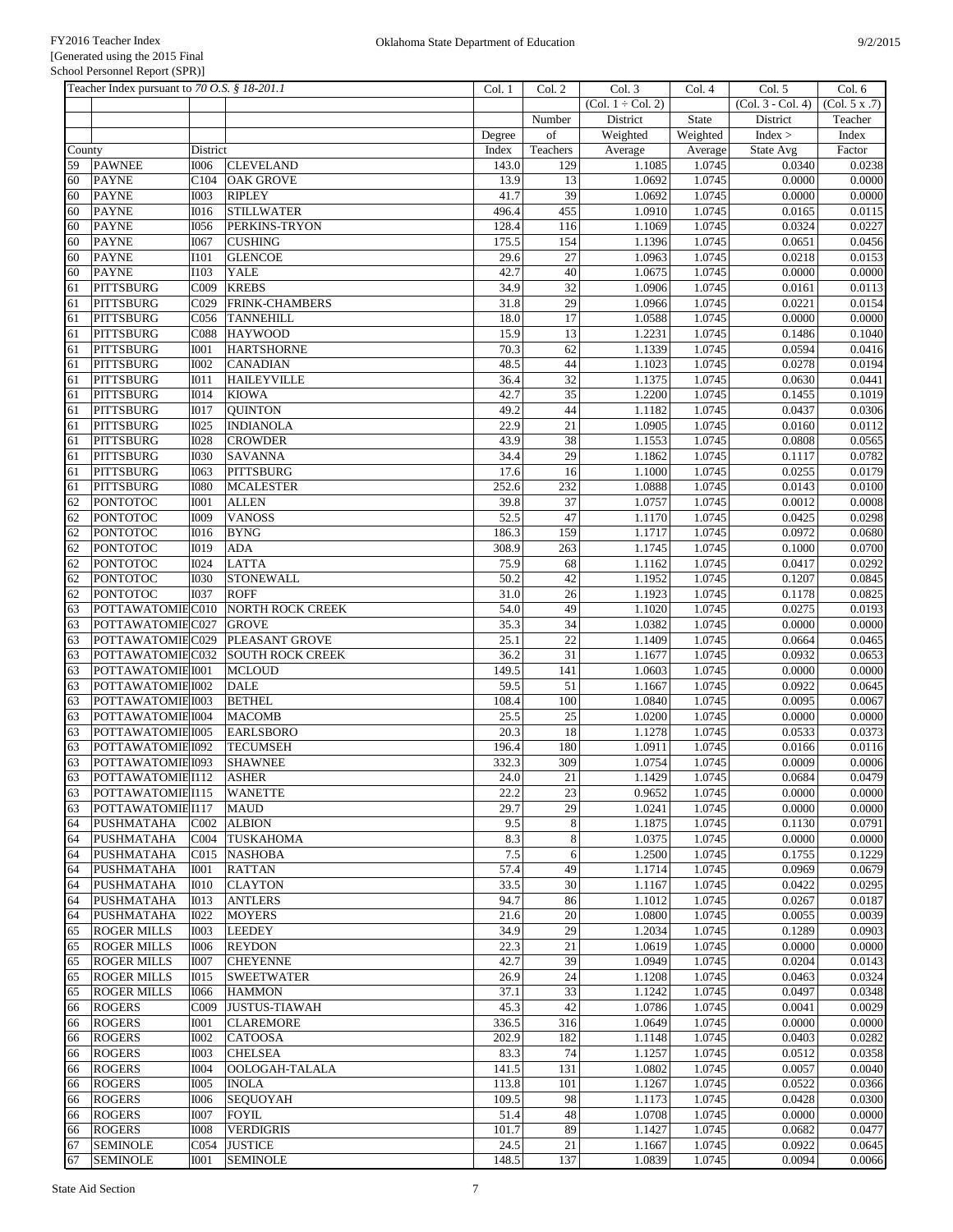|        | Teacher Index pursuant to 70 O.S. § 18-201.1 |                  |                                   | Col. 1  | Col. 2          | Col. 3              | Col. 4   | Col. 5              | Col. 6        |
|--------|----------------------------------------------|------------------|-----------------------------------|---------|-----------------|---------------------|----------|---------------------|---------------|
|        |                                              |                  |                                   |         |                 | $(Col. 1 + Col. 2)$ |          | $(Col. 3 - Col. 4)$ | (Col. 5 x .7) |
|        |                                              |                  |                                   |         | Number          | District            | State    | District            | Teacher       |
|        |                                              |                  |                                   | Degree  | of              | Weighted            | Weighted | Index >             | Index         |
| County |                                              | District         |                                   | Index   | Teachers        | Average             | Average  | State Avg           | Factor        |
| 67     | <b>SEMINOLE</b>                              | <b>I002</b>      | <b>WEWOKA</b>                     | 71.1    | 67              | 1.0612              | 1.0745   | 0.0000              | 0.0000        |
| 67     | <b>SEMINOLE</b>                              | <b>I003</b>      | <b>BOWLEGS</b>                    | 30.6    | 28              | 1.0929              | 1.0745   | 0.0184              | 0.0129        |
| 67     | <b>SEMINOLE</b>                              | <b>I004</b>      | <b>KONAWA</b>                     | 63.6    | 58              | 1.0966              | 1.0745   | 0.0221              | 0.0154        |
| 67     | <b>SEMINOLE</b>                              | <b>I006</b>      | <b>NEW LIMA</b>                   | 28.9    | 27              | 1.0704              | 1.0745   | 0.0000              | 0.0000        |
| 67     | <b>SEMINOLE</b>                              | <b>I007</b>      | <b>VARNUM</b>                     | 26.9    | $\overline{25}$ | 1.0760              | 1.0745   | 0.0015              | 0.0011        |
| 67     | <b>SEMINOLE</b>                              | <b>IO10</b>      | <b>SASAKWA</b>                    | 23.8    | 22              | 1.0818              | 1.0745   | 0.0073              | 0.0051        |
| 67     | <b>SEMINOLE</b>                              | <b>I014</b>      | <b>STROTHER</b>                   | 30.7    | 30              | 1.0233              | 1.0745   | 0.0000              | 0.0000        |
| 67     | <b>SEMINOLE</b>                              | <b>IO15</b>      | <b>BUTNER</b>                     | 21.3    | $\overline{21}$ | 1.0143              | 1.0745   | 0.0000              | 0.0000        |
| 68     | <b>SEQUOYAH</b>                              | C001             | <b>LIBERTY</b>                    | 24.7    | 22              | 1.1227              | 1.0745   | 0.0482              | 0.0338        |
| 68     | SEQUOYAH                                     | CO <sub>35</sub> | MARBLE CITY                       | 13.6    | 12              | 1.1333              | 1.0745   | 0.0588              | 0.0412        |
| 68     | SEQUOYAH                                     | CO <sub>36</sub> | <b>BRUSHY</b>                     | 25.0    | $\overline{24}$ | 1.0417              | 1.0745   | 0.0000              | 0.0000        |
| 68     | SEQUOYAH                                     | C050             | <b>BELFONTE</b>                   | 30.9    | 28              | 1.1036              | 1.0745   | 0.0291              | 0.0204        |
| 68     | <b>SEQUOYAH</b>                              | C068             | <b>MOFFETT</b>                    | 26.4    | $\overline{24}$ | 1.1000              | 1.0745   | 0.0255              | 0.0179        |
| 68     | SEQUOYAH                                     | I001             | <b>SALLISAW</b>                   | 161.9   | 151             | 1.0722              | 1.0745   | 0.0000              | 0.0000        |
| 68     | SEQUOYAH                                     | <b>I002</b>      | <b>VIAN</b>                       | 79.4    | 74              | 1.0730              | 1.0745   | 0.0000              | 0.0000        |
| 68     | <b>SEQUOYAH</b>                              | <b>I003</b>      | <b>MULDROW</b>                    | 140.4   | 125             | 1.1232              | 1.0745   | 0.0487              | 0.0341        |
| 68     | <b>SEQUOYAH</b>                              | <b>I004</b>      | <b>GANS</b>                       | 34.2    | 33              | 1.0364              | 1.0745   | 0.0000              | 0.0000        |
| 68     | SEQUOYAH                                     | <b>I005</b>      | <b>ROLAND</b>                     | 95.0    | 87              | 1.0920              | 1.0745   | 0.0175              | 0.0122        |
| 68     | SEQUOYAH                                     | <b>I006</b>      | <b>GORE</b>                       | 43.4    | 43              | 1.0093              | 1.0745   | 0.0000              | 0.0000        |
| 68     | <b>SEQUOYAH</b>                              | <b>I007</b>      | <b>CENTRAL</b>                    | 46.7    | 44              | 1.0614              | 1.0745   | 0.0000              | 0.0000        |
| 69     | <b>STEPHENS</b>                              | C082             | <b>GRANDVIEW</b>                  | 8.3     | $\overline{7}$  | 1.1857              | 1.0745   | 0.1112              | 0.0779        |
| 69     | <b>STEPHENS</b>                              | <b>I001</b>      | <b>DUNCAN</b>                     | 294.5   | 279             | 1.0556              | 1.0745   | 0.0000              | 0.0000        |
| 69     | <b>STEPHENS</b>                              | <b>I002</b>      | <b>COMANCHE</b>                   | 95.2    | 85              | 1.1200              | 1.0745   | 0.0455              | 0.0319        |
| 69     | <b>STEPHENS</b>                              | <b>IOO3</b>      | <b>MARLOW</b>                     | 117.1   | 105             | 1.1152              | 1.0745   | 0.0407              | 0.0285        |
| 69     | <b>STEPHENS</b>                              | <b>IO15</b>      | <b>VELMA-ALMA</b>                 | 41.7    | 39              | 1.0692              | 1.0745   | 0.0000              | 0.0000        |
| 69     | <b>STEPHENS</b>                              | <b>I021</b>      | <b>EMPIRE</b>                     | 43.2    | $40\,$          | 1.0800              | 1.0745   | 0.0055              | 0.0039        |
| 69     | <b>STEPHENS</b>                              | <b>I034</b>      | <b>CENTRAL HIGH</b>               | 35.0    | $\overline{31}$ | 1.1290              | 1.0745   | 0.0545              | 0.0382        |
| 69     | <b>STEPHENS</b>                              | I042             | <b>BRAY-DOYLE</b>                 | 38.1    | 35              | 1.0886              | 1.0745   | 0.0141              | 0.0099        |
| 70     | <b>TEXAS</b>                                 | C009             | <b>OPTIMA</b>                     | 9.7     | $\overline{9}$  | 1.0778              | 1.0745   | 0.0033              | 0.0023        |
| 70     | <b>TEXAS</b>                                 | C080             | <b>STRAIGHT</b>                   | 8.1     | $\overline{7}$  | 1.1571              | 1.0745   | 0.0826              | 0.0578        |
| 70     | <b>TEXAS</b>                                 | <b>I001</b>      | <b>YARBROUGH</b>                  | 12.9    | 12              | 1.0750              | 1.0745   | 0.0005              | 0.0004        |
| 70     | <b>TEXAS</b>                                 | <b>IOO8</b>      | <b>GUYMON</b>                     | 214.7   | 215             | 0.9986              | 1.0745   | 0.0000              | 0.0000        |
| 70     | <b>TEXAS</b>                                 | <b>IO15</b>      | <b>HARDESTY</b>                   | 15.9    | 16              | 0.9938              | 1.0745   | 0.0000              | 0.0000        |
| 70     | <b>TEXAS</b>                                 | <b>I023</b>      | <b>HOOKER</b>                     | 51.2    | 46              | 1.1130              | 1.0745   | 0.0385              | 0.0270        |
| 70     | <b>TEXAS</b>                                 | <b>I053</b>      | <b>TYRONE</b>                     | 24.1    | 23              | 1.0478              | 1.0745   | 0.0000              | 0.0000        |
| 70     | <b>TEXAS</b>                                 | <b>I060</b>      | <b>GOODWELL</b>                   | 20.3    | 19              | 1.0684              | 1.0745   | 0.0000              | 0.0000        |
| 70     | <b>TEXAS</b>                                 | I061             | <b>TEXHOMA</b>                    | 22.1    | $\overline{22}$ | 1.0045              | 1.0745   | 0.0000              | 0.0000        |
| 71     | <b>TILLMAN</b>                               | <b>IOO8</b>      | <b>TIPTON</b>                     | 41.0    | 38              | 1.0789              | 1.0745   | 0.0044              | 0.0031        |
| 71     | <b>TILLMAN</b>                               | I009             | <b>DAVIDSON</b>                   | 15.0    | 13              | 1.1538              | 1.0745   | 0.0793              | 0.0555        |
| 71     | <b>TILLMAN</b>                               | <b>I158</b>      | <b>FREDERICK</b>                  | 74.4    | 72              | 1.0333              | 1.0745   | 0.0000              | 0.0000        |
| 71     | <b>TILLMAN</b>                               | I249             | GRANDFIELD                        | 26.2    | $25\,$          | 1.0480              | 1.0745   | 0.0000              | 0.0000        |
| 72     | <b>TULSA</b>                                 |                  | C015 KEYSTONE                     | 29.2    | 26              | 1.1231              | 1.0745   | 0.0486              | 0.0340        |
| 72     | <b>TULSA</b>                                 | E004             | TULSA CHARTER: SCHL ARTS/SCI.     | 18.1    | 18              | 1.0056              | 1.0745   | 0.0000              | 0.0000        |
| 72     | <b>TULSA</b>                                 | E005             | TULSA CHARTER: KIPP TULSA         | 17.9    | 20              | 0.8950              | 1.0745   | 0.0000              | 0.0000        |
| 72     | <b>TULSA</b>                                 | E006             | TULSA CHARTER: LIGHTHOUSE ACAD    | 19.2    | 22              | 0.8727              | 1.0745   | 0.0000              | 0.0000        |
| 72     | <b>TULSA</b>                                 | G001             | <b>DEBORAH BROWN (CHARTER)</b>    | 2.5     | $\sqrt{2}$      | 1.2500              | 1.0745   | 0.1755              | 0.1229        |
| 72     | <b>TULSA</b>                                 | G003             | <b>DISCOVERY SCHOOLS OF TULSA</b> | 47.0    | 53              | 0.8868              | 1.0745   | 0.0000              | 0.0000        |
| 72     | <b>TULSA</b>                                 | G004             | SANKOFA MIDDLE SCHL (CHARTER)     | 1.8     | $\overline{2}$  | 0.9000              | 1.0745   | 0.0000              | 0.0000        |
| 72     | <b>TULSA</b>                                 | <b>IOO1</b>      | <b>TULSA</b>                      | 3,300.6 | 3,118           | 1.0586              | 1.0745   | 0.0000              | 0.0000        |
| 72     | <b>TULSA</b>                                 | <b>I002</b>      | <b>SAND SPRINGS</b>               | 386.2   | 362             | 1.0669              | 1.0745   | 0.0000              | 0.0000        |
| 72     | <b>TULSA</b>                                 | <b>IOO3</b>      | <b>BROKEN ARROW</b>               | 1,397.9 | 1,339           | 1.0440              | 1.0745   | 0.0000              | 0.0000        |
| 72     | <b>TULSA</b>                                 | <b>I004</b>      | <b>BIXBY</b>                      | 430.4   | 399             | 1.0787              | 1.0745   | 0.0042              | 0.0029        |
| 72     | <b>TULSA</b>                                 | <b>I005</b>      | <b>JENKS</b>                      | 861.1   | 819             | 1.0514              | 1.0745   | 0.0000              | 0.0000        |
| 72     | <b>TULSA</b>                                 | <b>I006</b>      | <b>COLLINSVILLE</b>               | 198.8   | 185             | 1.0746              | 1.0745   | 0.0001              | 0.0001        |
| 72     | <b>TULSA</b>                                 | <b>I007</b>      | <b>SKIATOOK</b>                   | 198.8   | 182             | 1.0923              | 1.0745   | 0.0178              | 0.0125        |
| 72     | <b>TULSA</b>                                 | <b>IOO8</b>      | <b>SPERRY</b>                     | 100.0   | 93              | 1.0753              | 1.0745   | 0.0008              | 0.0005        |
| 72     | <b>TULSA</b>                                 | <b>I009</b>      | <b>UNION</b>                      | 1,126.3 | 1,109           | 1.0156              | 1.0745   | 0.0000              | 0.0000        |
| 72     | <b>TULSA</b>                                 | <b>IO10</b>      | <b>BERRYHILL</b>                  | 95.1    | 87              | 1.0931              | 1.0745   | 0.0186              | 0.0130        |
| 72     | <b>TULSA</b>                                 | I011             | <b>OWASSO</b>                     | 683.8   | 626             | 1.0923              | 1.0745   | 0.0178              | 0.0125        |
| 72     | <b>TULSA</b>                                 | <b>IO13</b>      | <b>GLENPOOL</b>                   | 222.0   | 203             | 1.0936              | 1.0745   | 0.0191              | 0.0134        |
| 72     | <b>TULSA</b>                                 | I <sub>014</sub> | <b>LIBERTY</b>                    | 52.4    | 48              | 1.0917              | 1.0745   | 0.0172              | 0.0120        |
| 73     | <b>WAGONER</b>                               | <b>IOO1</b>      | <b>OKAY</b>                       | 41.0    | 35              | 1.1714              | 1.0745   | 0.0969              | 0.0679        |
| 73     | <b>WAGONER</b>                               | <b>I017</b>      | <b>COWETA</b>                     | 263.6   | 241             | 1.0938              | 1.0745   | 0.0193              | 0.0135        |
| 73     | <b>WAGONER</b>                               | <b>I019</b>      | <b>WAGONER</b>                    | 199.7   | 191             | 1.0455              | 1.0745   | 0.0000              | 0.0000        |
| 73     | <b>WAGONER</b>                               | I365             | PORTER CONSOLIDATED               | 47.4    | 42              | 1.1286              | 1.0745   | 0.0541              | 0.0379        |
| 74     | <b>WASHINGTON</b>                            | <b>I004</b>      | <b>COPAN</b>                      | 26.2    | 24              | 1.0917              | 1.0745   | 0.0172              | 0.0120        |